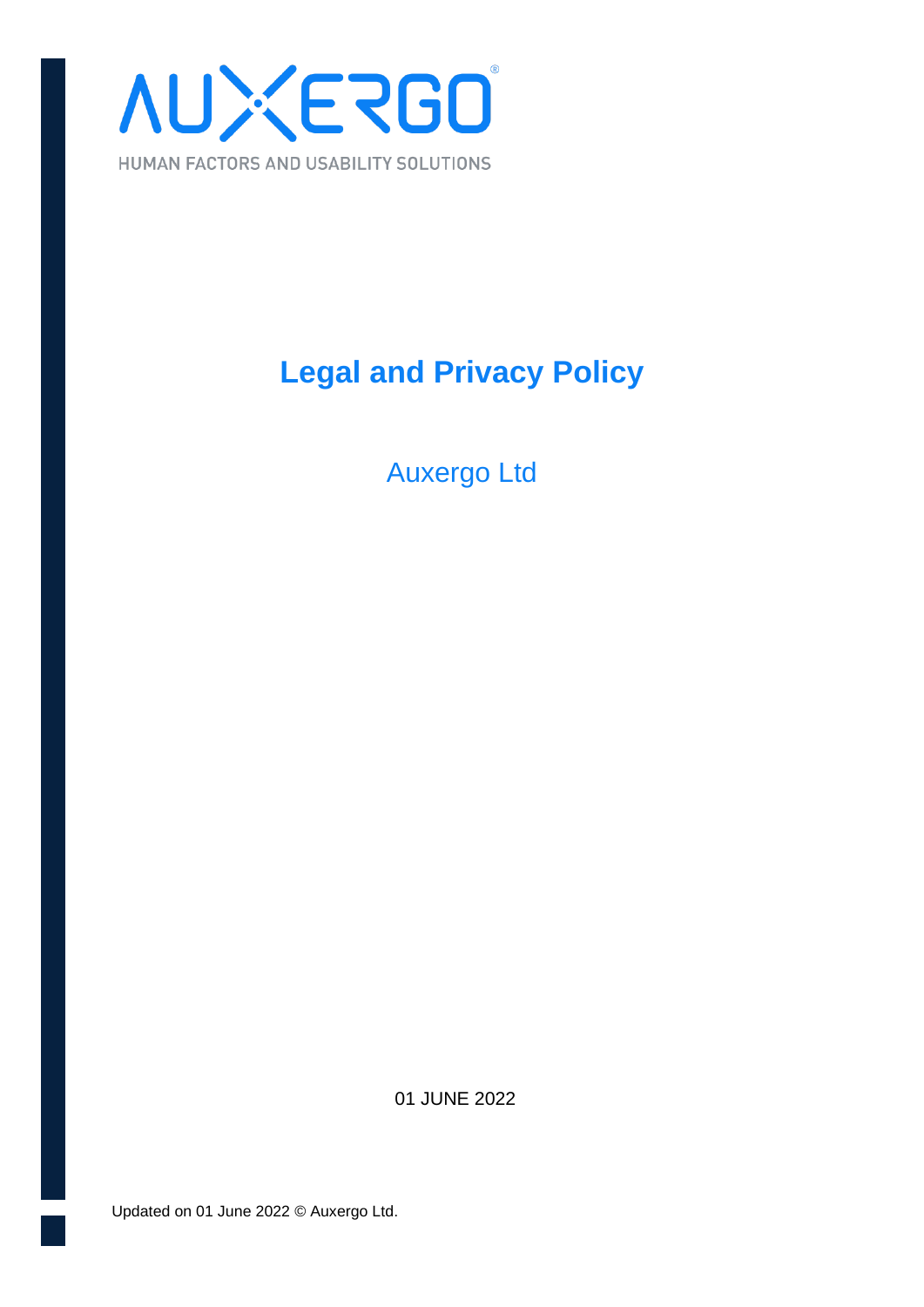

### **Table of Contents**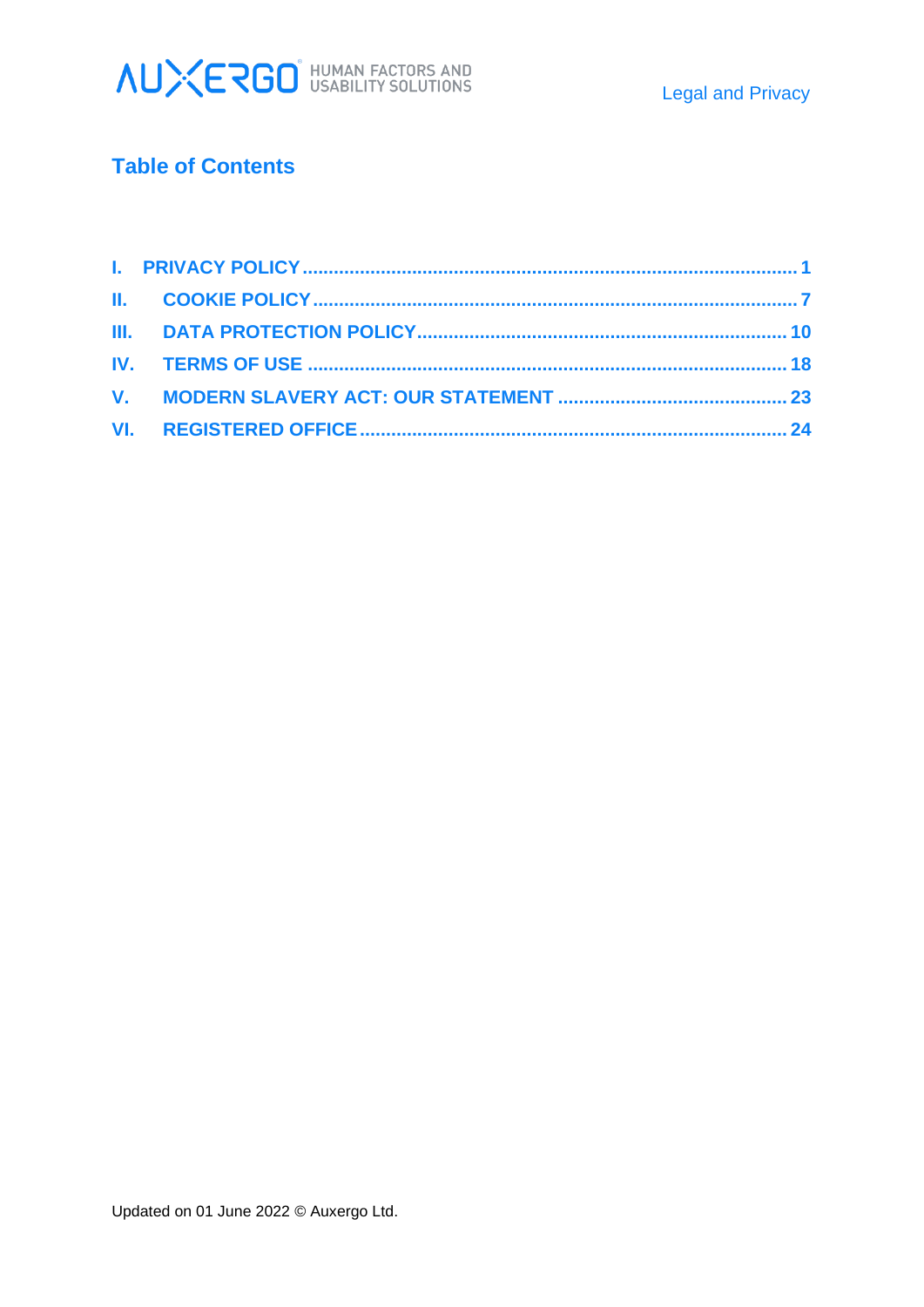### <span id="page-2-0"></span>**I. Privacy Policy**

This policy describes how Auxergo collects, uses, and shares personal information.

### 1. General Privacy Statement

Auxergo Ltd (Auxergo/ We) is (are) are committed to protecting and respecting your privacy and complying with the EU General Data Protection Regulation (GDPR) and the UK Data Protection Act 2018 (DPA 2018). Effective May 25, 2018, the GDPR grants European Union citizens the right to access personal data at any time upon request. It also ensures EU citizens the right to object to Auxergo's use of personal data, and request for data to be removed.

Our privacy policy has been updated to comply with GDPR and applies to all visitors to [www.auxergo.com](http://www.auxergo.com/) (our Site) as well as subscribers to our mailing list, regardless of nationality. It explains which data is collected and how it is handled. When you contact us via a fill-in form, any information you choose to disclose is sent directly to us to assist us in better answering your request. Wherever your personal information may be held within Auxergo or on its behalf, we intend to take reasonable and appropriate steps to protect the personal information that you share with us from unauthorised access or disclosure.

This privacy policy does not apply to any third-party websites or pages linked through our site or content.

### 2. How we use your information

This privacy notice tells you what to expect when Auxergo collects personal information. It applies to the information we collect about:

- Visitors to our website
- Visitors to our office
- People taking part in our human factors researches or studies
- Participants we recruit for our clients
- Job applicants
- Clients who use our services and those who subscribe to our marketing information which could include newsletters, events, and our blog.

We may use the information we collect to produce our researches, studies, and projects; to improve this Site; to store your interests in order to customise your visit to this Site; to communicate with you according to your request and preferences; and to compile and analyse trends.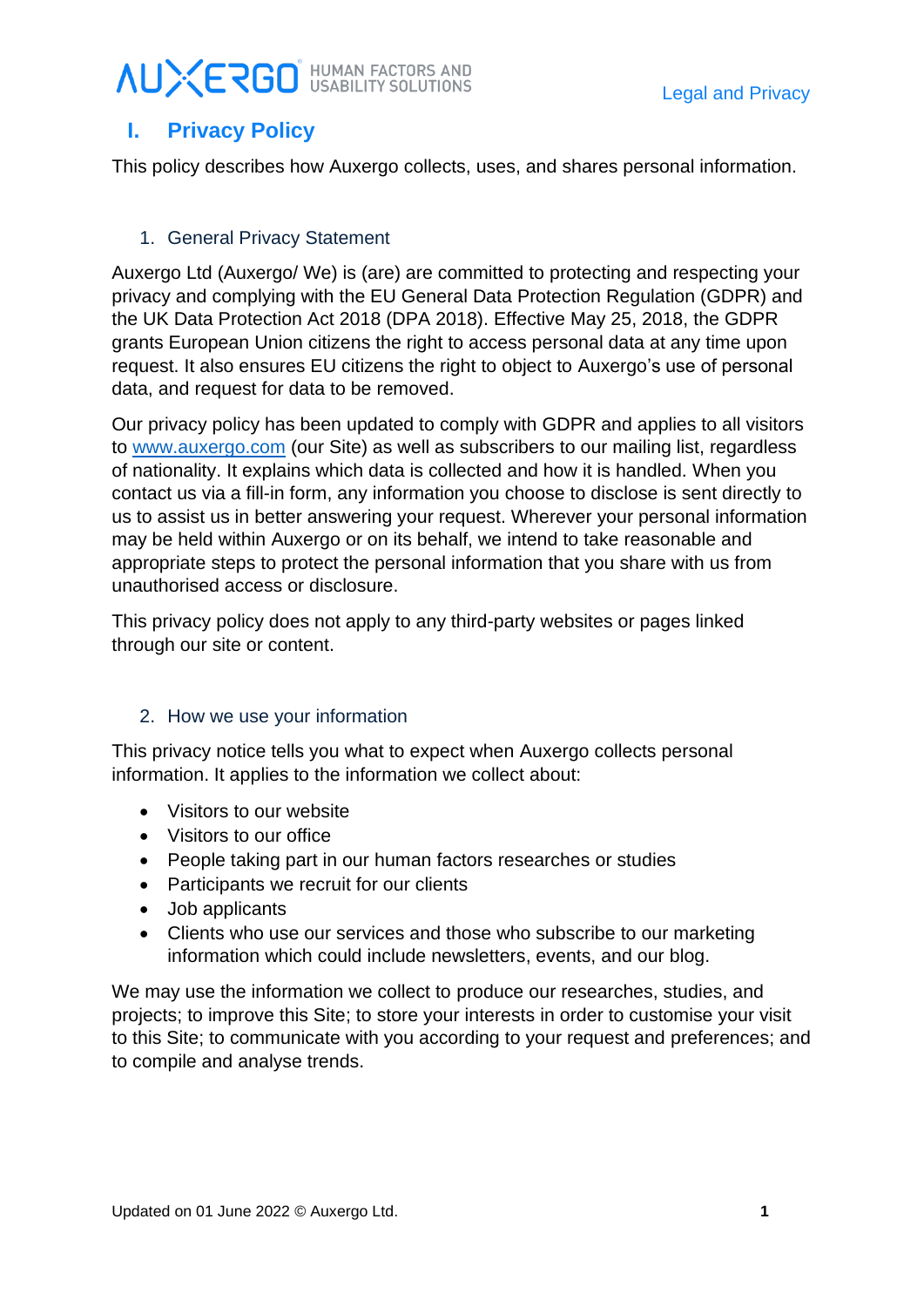#### 3. Visitors to our website

Certain other data may be automatically collected as you navigate our website, [www.auxergo.com.](http://www.auxergo.com/) The information in the log files include your IP (internet protocol) address and usage details such as Website pages you have visited, files you have downloaded and videos you have watched. Such information helps us to improve our website and allows us to deliver more relevant personalized content to you. The technologies we use for automatic data collection include browser cookies, unless you have disabled or refused to accept them. You may refuse to accept browser cookies. However, doing so will require you to re-enter your personal information on subsequent the Website visits.

For further information please see our cookie policy below.

If you choose to provide us with your postal address or email address and consent to receive marketing material, this information will be stored in our secure contact management system and also added to our third-party provider's secure database to deliver our communications. We will endeavour to ensure that the content that is sent to you is relevant or interesting to you and/or your business.

At any time, you can opt-out of receiving marketing emails by following the clear 'unsubscribe' link at the bottom of each email. At any point you can also ask to be removed from our database by contacting us at [info@auxergo.com.](mailto:info@auxergo.com)

Our website includes links to third-party (non-Auxergo) websites, and we are not responsible or liability for the policies or content of such other websites. Auxergo does not track its customers across third-party websites and does not respond to third-party signals. However, some third-party sites such as Google Analytics may track your browsing activities. If you follow a link to any of these websites, please check these policies before you submit any personal data to these websites.

### 4. Visitors to our office

CCTV is used in our office for personal safety and security reasons. The data will be stored for 30 days before being deleted from our servers. Signage is in place to inform visitors that we have CCTV and access to the data is controlled by Auxergo's Facilities Manager.

### 5. People taking part in our human factors researches or studies

Auxergo may collect data of yours for a human factors research or a study, which includes personal data and use-related data. The term "personal data", as used in this privacy policy, refers to any information about you which can be used to personally identify you, such as your name, address, telephone number, e-mail address, or any other personal information you might supply. We also collect the use-related data when you interact with a device, system, interface or environment.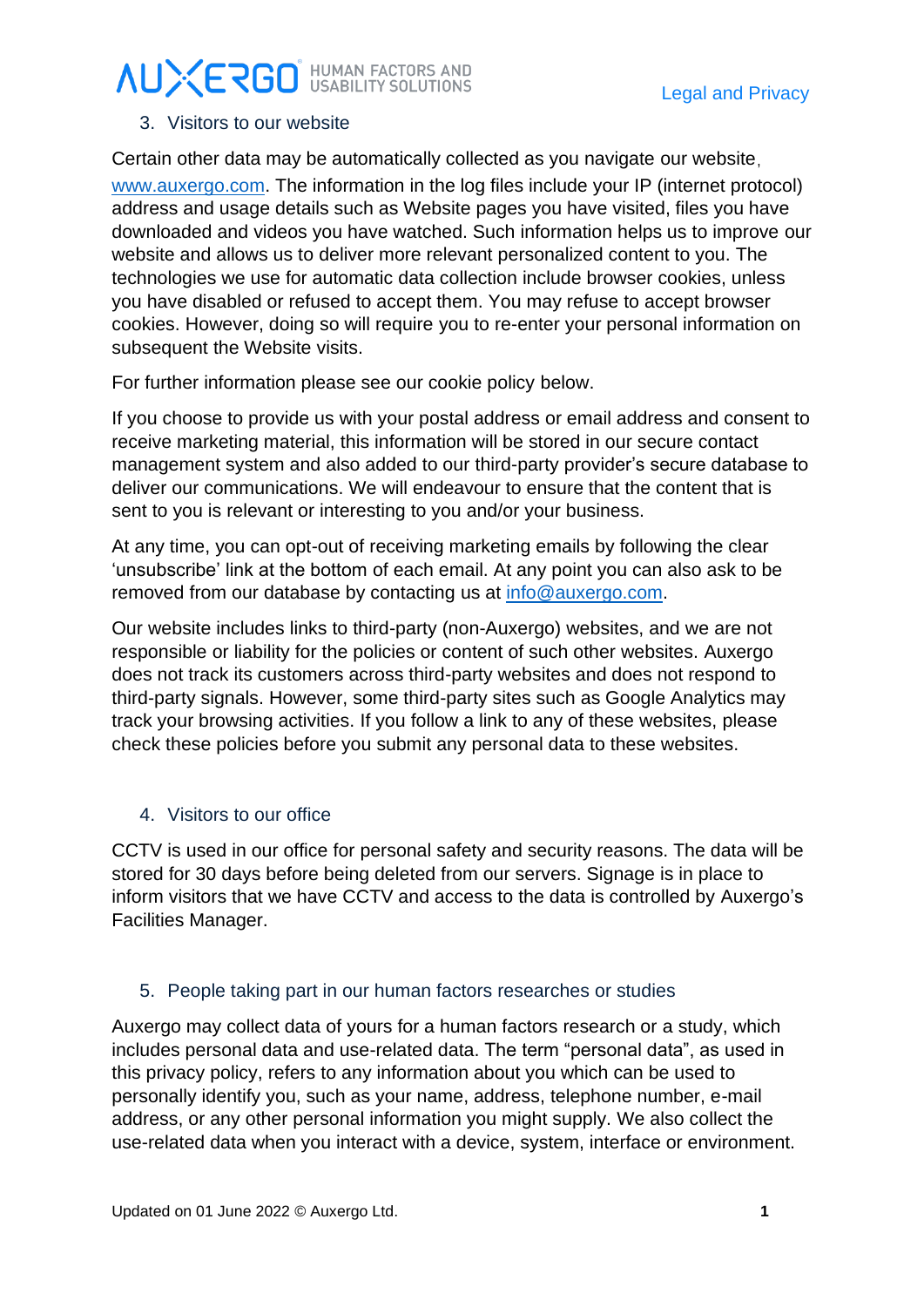Where Auxergo collects personal data for researches or studies, the information is held securely with restricted access and is not fully shared or partly shared with any other organisation unless prior consent is provided by you.

The data will be retained for the period agreed with our client, which is normally 10 years and then deleted or put beyond use.

#### 6. Participants we recruit for our clients

We may collect and process the following data about you:

a) Information that you provide by filling in paper forms, or electronic forms either on our website<https://www.auxergo.com/participate> or accessed via an affiliated site google forms, or by answering detailed questions to more specifically screen your suitability for a specific study online or offline.

This may include the following:

- Email address and contact details this data is collected to allow Auxergo to contact individuals.
- Date of birth and occupation this information allows the choice of a broad sample of people to come on to a research or study.
- Details of medical expertise (healthcare professionals or nurses) this allows the selection of correct healthcare professionals for a given study.
- Details of medical conditions and medication this data is used to ensure that only relevant participants are contacted regarding a study, reducing unnecessary communications.
- Connection to close friends or family who work in a healthcare or market research area - some companies prefer the participant to not have any prior connection with either the area of research or any form of market research as they may already have formed views about the subject, leading to a distortion in the results.
- b) If you contact us, we may keep a record of that correspondence.
- c) We or a third party engaged by us for the purpose may also ask you to complete surveys that we use for research or study purposes, although you do not have to respond to them.
- d) We may collect details of your visits to our site including, but not limited to, traffic and location data, weblogs and other communication data, whether this is required for our own billing purposes or otherwise and the resources that you access.

Uses made of the information:

Details of your medical conditions or medical expertise will be used to identify your suitability to participate in market research studies undertaken by our clients. Your email address will also be used to inform you of new studies that you may be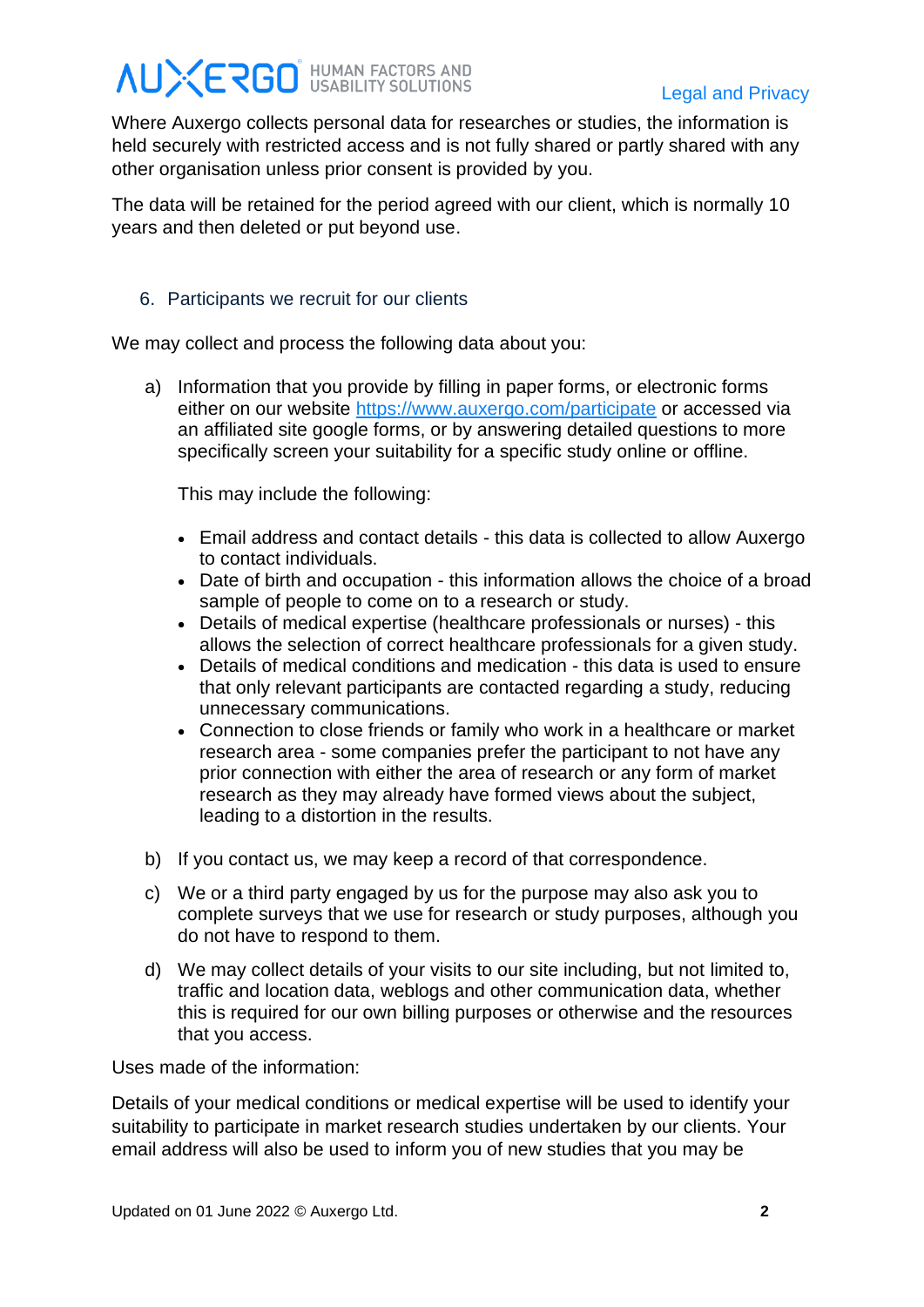interested in participating in. You may also be contacted to ask if you would know of any other individuals that are not registered on our database that may be suitable for any studies.

Disclosure of your information:

We may share your personal data with other organisations in the following circumstances:

- If we are under a duty to disclose or share your personal data to comply with any legal obligation
- In order to enforce or apply our website Terms of Use and other agreements
- To protect the rights, property, or safety of ourselves, our customers, or others

This includes exchanging information with other companies and organisations for the purposes of fraud protection and credit risk reduction.

We will retain the data on our system for 12 months after which time we will contact you to ask if you are happy to stay registered and ask if any of the information has changed.

### 7. Job applicants

This notice guides our processing of any personal data that is provided by job applicants to Auxergo and you should read it before submitting any of your personal data to us either via our recruitment@auxergo.com, other team email addresses, via 3rd party portals (e.g. Cambridge Network) or via post.

Any personal data that you submit to us for the purpose of applying for employment will be used for the purpose of matching you to current or future job vacancies at Auxergo, keeping you informed of relevant future job vacancies at Auxergo, for compiling recruitment statistics or trends information, and for managing our thirdparty agreements with recruitment suppliers. The personal data would typically include but not be limited to your name, home address, e-mail address, contact mobile/telephone numbers, CV and covering letter, and any other information relevant to your application.

Auxergo will store your personal data securely and only share it within the organisation with those individuals involved in the recruitment process and for the purposes of assessing your suitability for a position with Auxergo. We will only disclose your personal data outside of the organisation if we reasonably believe we are obliged to do so for legal reasons e.g. to HMRC for the purpose of tax collection or in connection with a criminal investigation.

By submitting your personal data, you are consenting to your data being processed within third-party software, including cloud-based packages, on Auxergo's servers and by our staff. Any third-parties will be acting under obligations of confidence and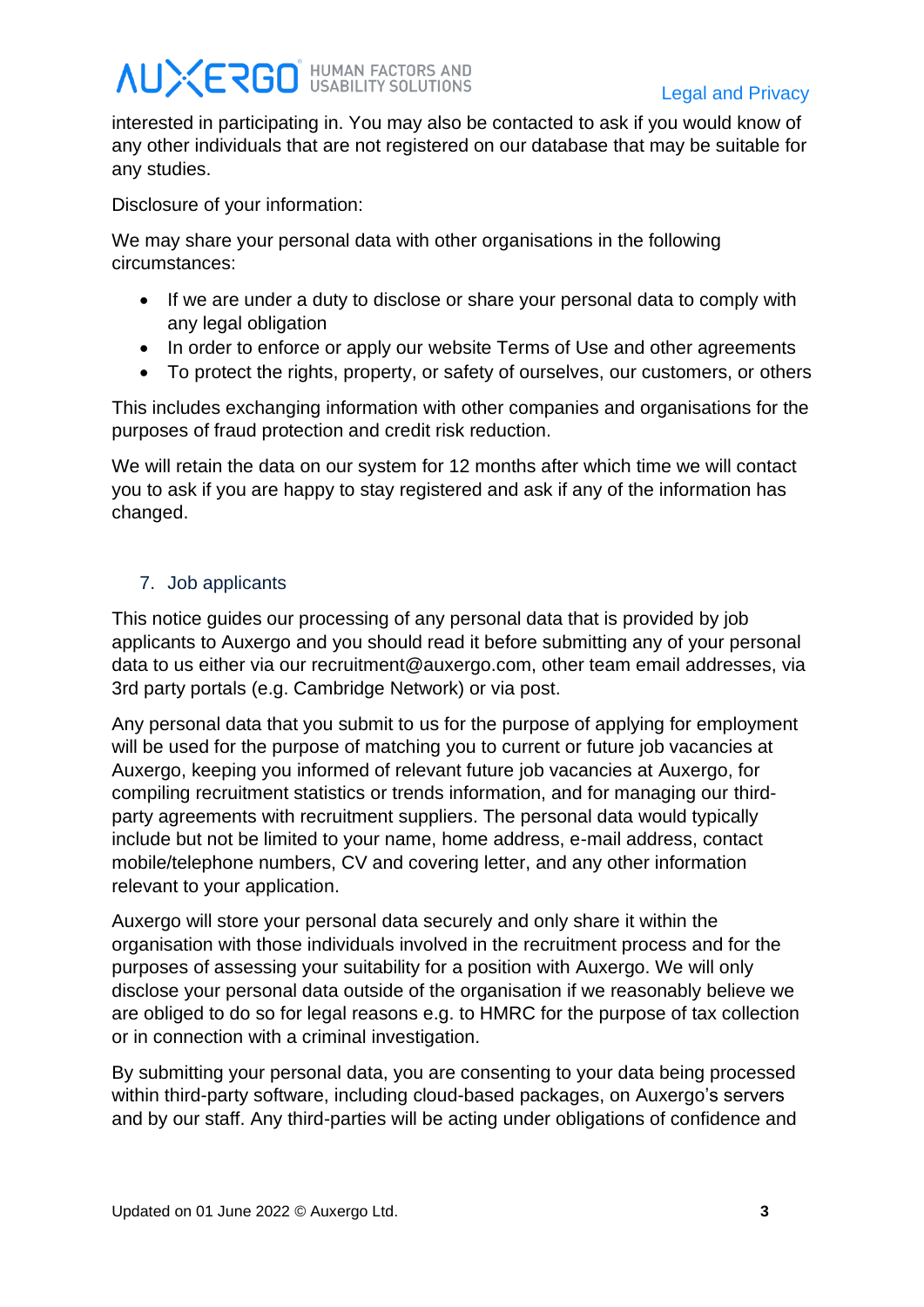Auxergo will have conducted due diligence checks on the security measures taken within the software packages to protect your personal data.

We are entitled to hold your personal data for the legitimate purpose of human resource management so if your application to Auxergo is successful and you become an employee your data will be transferred into our personnel system and files.

In the event that your application is unsuccessful we will keep your personal data for 12 months after which time it will be destroyed unless we assess it is in our legitimate interest that you may be suitable for potential future vacancies that become available within Auxergo. The only exception to this rule is where an application made to a specific recruitment campaign that results in an individual becoming a sponsored employee. In this case we defer to the retention period the UK Border Agency advises for keeping candidate information to support a Resident Labour Market Test.

All personal data relating to any individual that has been employed by Auxergo but whose employment has terminated, will be destroyed after 5 years beyond their termination date unless the personal data is of historical value e.g. that of a Founder.

At all stages we will use all reasonable endeavours to ensure your personal data is stored securely and is maintained and up to date. You can contact us at any time to update your personal data or related information, or to ask that we remove your data from our system.

#### 8. Clients who use our services and those who subscribe to our marketing information

Client contact details and those people who subscribe to our marketing activities are stored in our secure CRM system. We use a third-party to manage our marketing communications and marketing lists are copied into their system for this purpose. Only people who have given explicit consent are included on these lists. At any time, people can change their consent preference either by unsubscribing from emails or by contacting any directors at Auxergo.

### 9. Where we store your personal data

Keeping your data safe is highly important to us.

The data that is collected from you is stored in a secure, encrypted, cloud-based database that uses state of the art SOC 2 certified data servers. The data is protected with encryption both at rest and in transit. The security of this data is monitored continuously.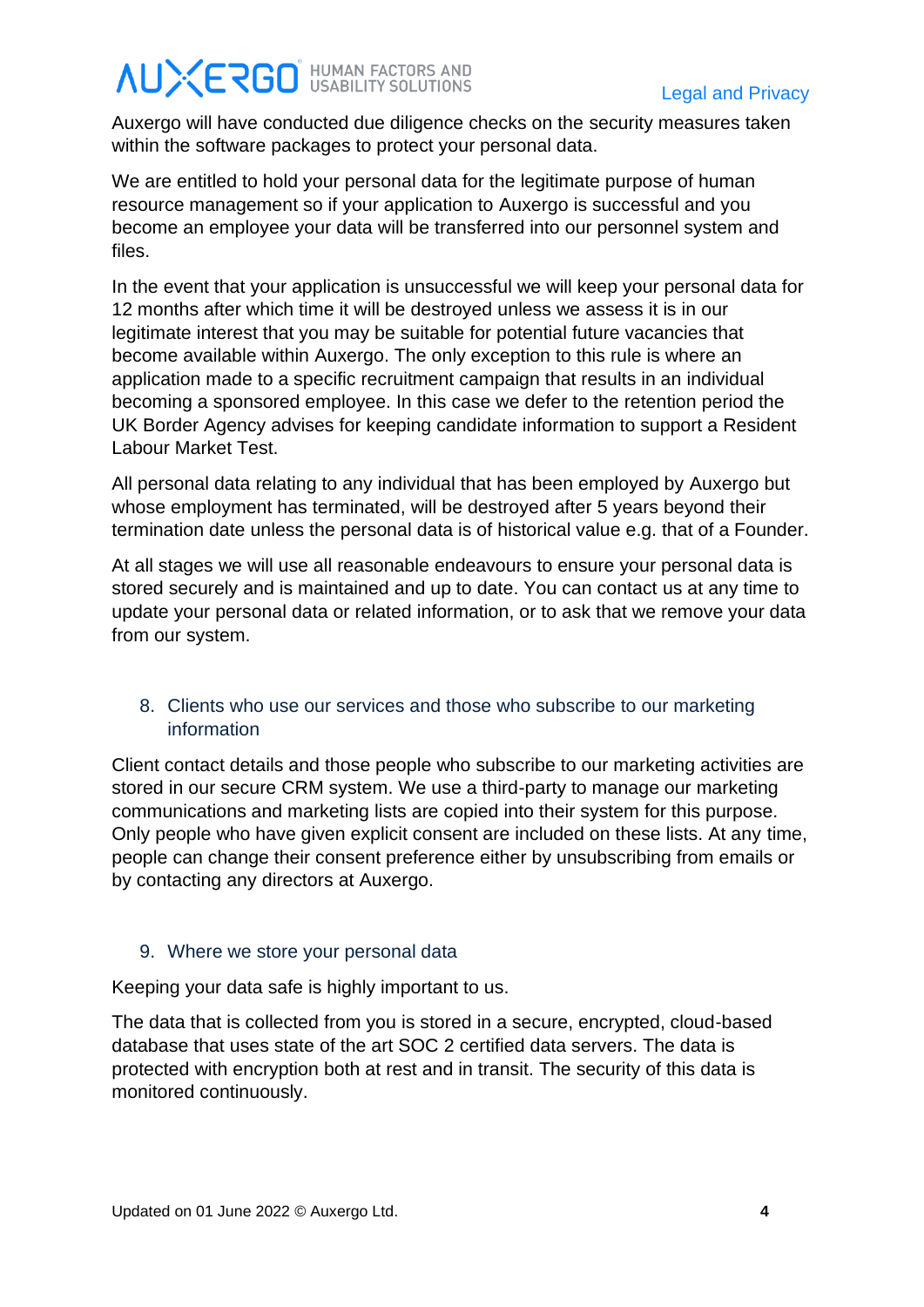# **AUXERGO** HUMAN FACTORS AND

Any participant sheets are stored using cloud-based Share Point on Office 365. The files are password protected and only accessible by Auxergo employees who have access to the password.

Unfortunately, the transmission of information via the internet is not completely secure. Although we will do our best to protect your personal data, we cannot guarantee the security of your data transmitted to our site; any transmission is at your own risk. Once we have received your information, we will use strict procedures and security features to try to prevent unauthorised access.

You have the right to complain to the Information Commissioner's Office (ICO) if you think there is a problem with the way your data is being handled.

### 10.Subject access requests and right to amendment or erasure

The GDPR gives you the right to access information held about you. You have the right to access a copy of all the information we have on you. You also have the right to object to the way we are processing your data and can ask for data to be corrected and/or removed from the database. Your also have the right to restrict the way your data is processed.

Individuals can find out if we hold any of their personal information by making a 'subject access request', in writing to Auxergo FAO Data Protection Officer. If we do hold information about you, we will:

- Give you a description of it
- Tell you why we are holding it
- Tell you who it has been/could be disclosed to
- Let you have a copy of the information

You may also request that data is amended to keep it up to date or the 'right to erasure', when we will delete any information, we hold on you or put it beyond use, unless a regulatory or legal reason prevents this.

Proof of identification will be required.

#### 11.Changes to the Privacy Policy

Auxergo may revise this Privacy Policy from time to time by posting a revised Privacy Policy on our website. Any future changes we make to our Privacy Policy will be posted to our site and, where appropriate, communicated directly by newsletter or email.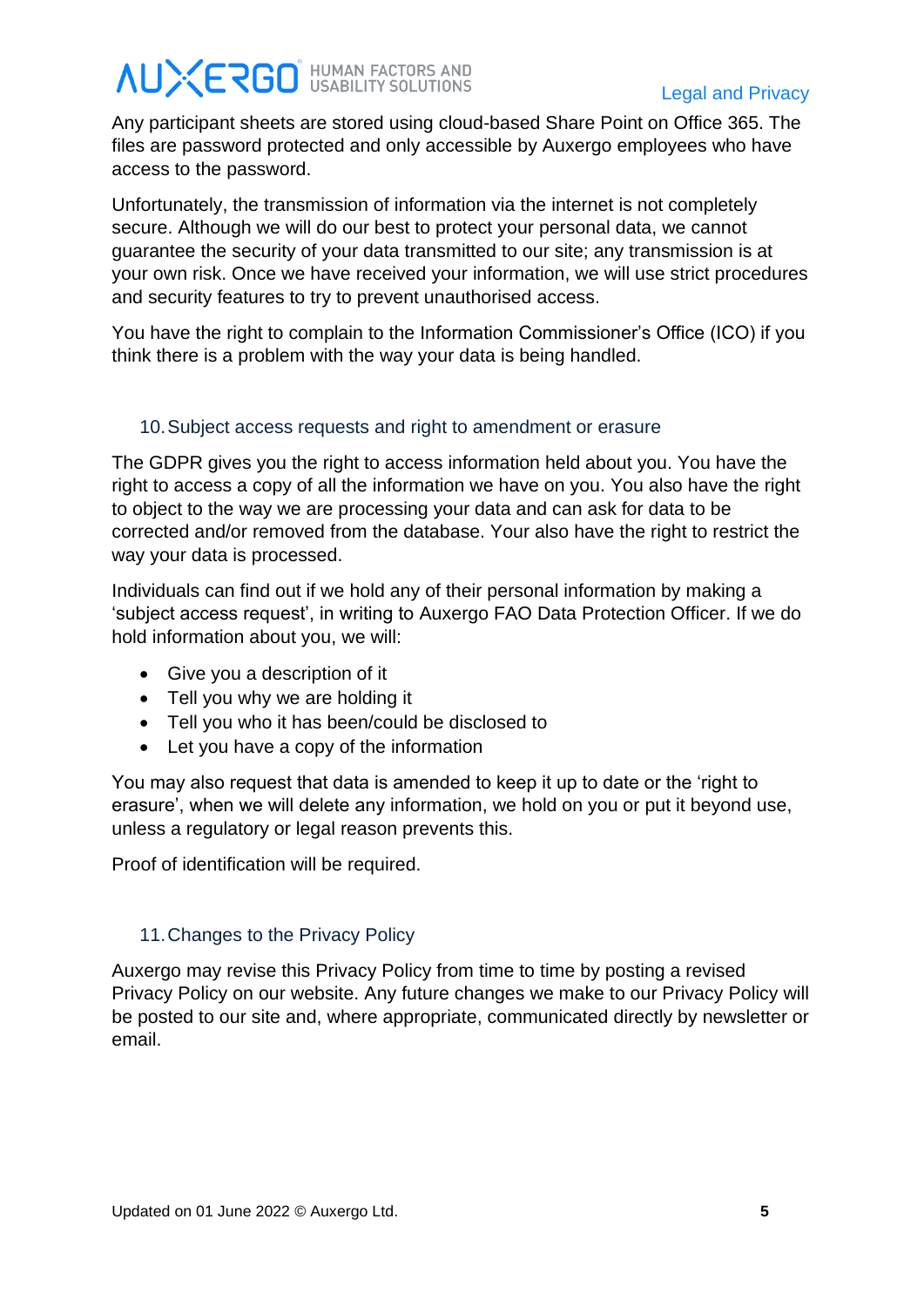#### 12.Further information

If you would like further information on our security or data protection, please contact our data protection officer at **DPO@auxergo.com**. If you would like to opt out at any time of certain or all contacts from Auxergo please contact us and we will do everything we can to honour such requests.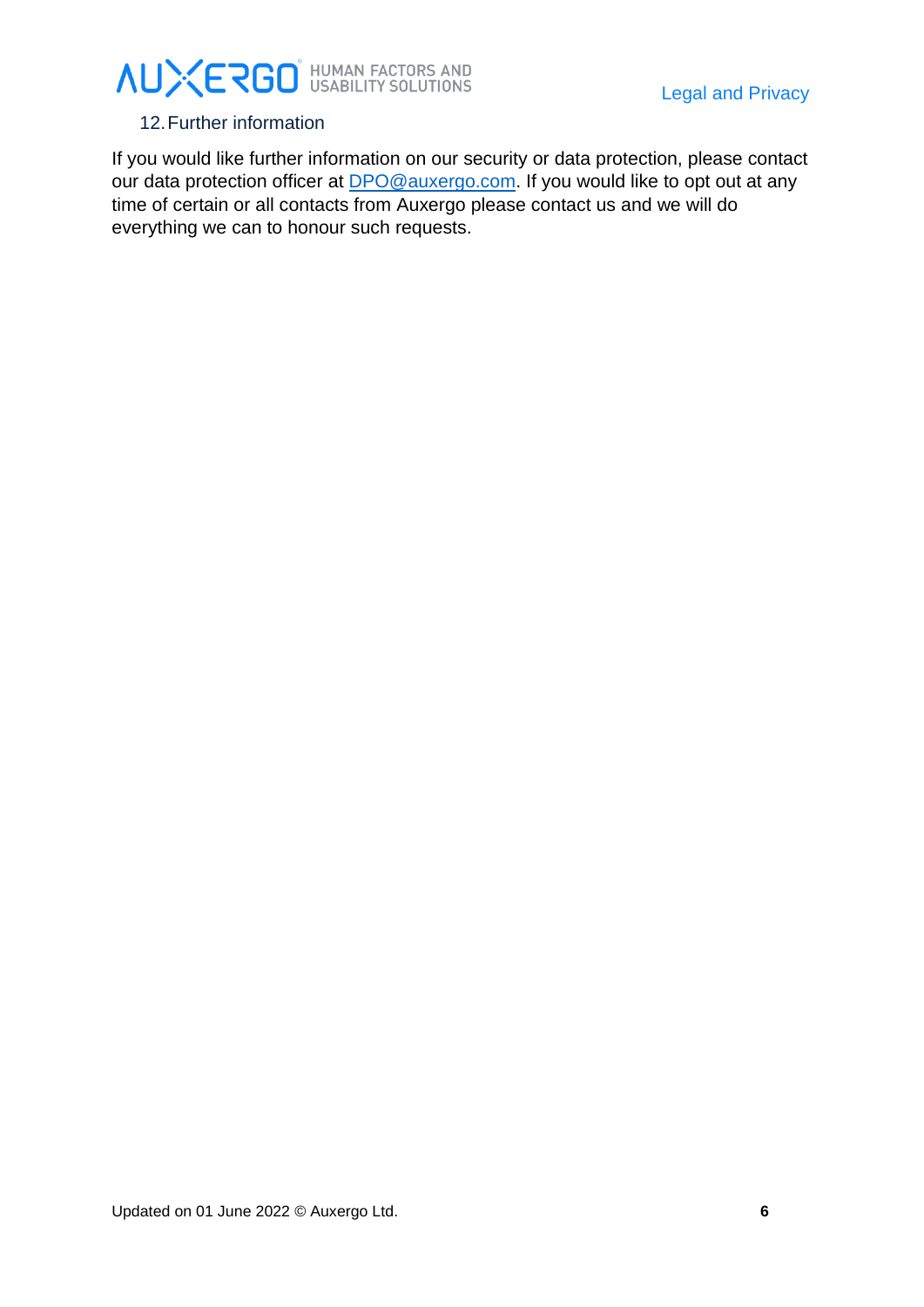## **AUXERGO** HUMAN FACTORS AND

### <span id="page-9-0"></span>**II. Cookie Policy**

At Auxergo, our website, [www.auxergo.com](http://www.auxergo.com/) ("Our Site"), uses cookies and similar technologies in order to distinguish you from other users. Auxergo uses cookies to help us improve our site through audience and usage analytics. It is common for websites to do this every time a user visits in order to recognize repeat visitors, track web traffic, improve search results, and more.

Please read this Cookie Policy carefully and ensure that you understand it. Your acceptance of Our Cookie Policy is deemed to occur if you continue using Our Site. If you do not agree to Our Cookie Policy, please stop using Our Site immediately.

### 1. What is a cookie?

A cookie is a file that is stored on your computer when you visit a website. Most websites use them, and they are generally harmless. When you revisit the website later or visit a different webpage a copy of the cookie file is sent to the website.

They can be used to store information and have many uses, with the most common including tracking, remembering your details or settings, and to keep you logged in to an account.

#### 2. When are cookies created?

Writing data to a cookie is usually done when a new webpage is loaded - for example after a 'submit' button is pressed the data handling page would be responsible for storing the values in a cookie. If the user has elected to disable cookies then the right operation will fail, and subsequent sites which rely on the cookie will either have to take a default action, or prompt the user to re-enter the information that would have been stored in the cookie.

### 3. Why are cookies used?

Cookies are a convenient way to carry information from one session on a website to another, or between sessions on related websites, without having to burden a server machine with massive amounts of data storage. Storing the data on the server without using cookies would also be problematic because it would be difficult to retrieve a particular user's information without requiring a login on each visit to the website.

If there is a large amount of information to store, then a cookie can simply be used as a means to identify a given user so that further related information can be looked up on a server-side database. For example, the first time a user visits a site they may choose a username which is stored in the cookie, and then provide data such as password, name, address, preferred font size, page layout, etc. This information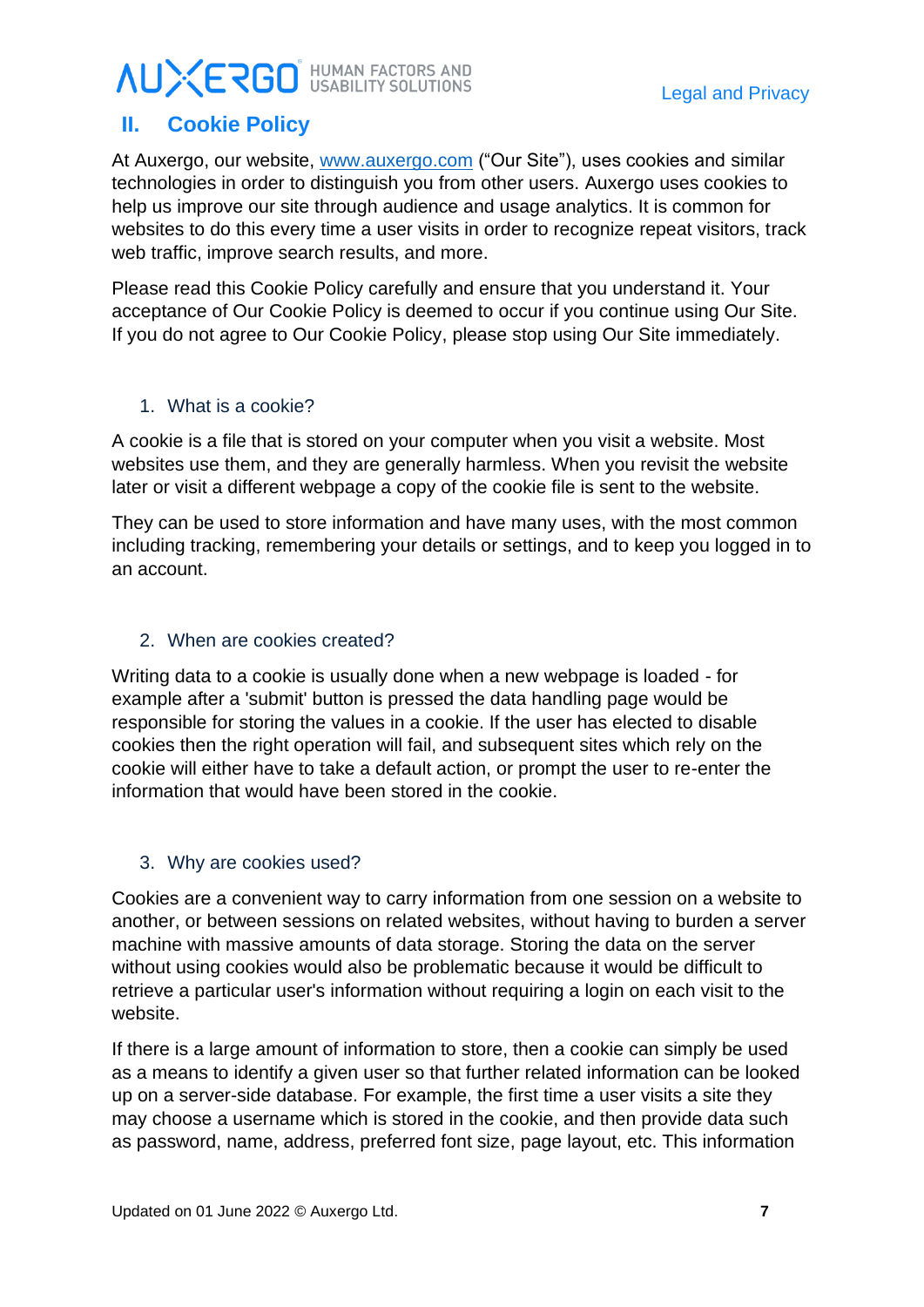# **AUXERGO** HUMAN FACTORS AND

would all be stored on the database using the username as a key. Subsequently when the site is revisited the server will read the cookie to find the username, and then retrieve all the user's information from the database without it having to be reentered.

The two main types of cookies are for analytics and functionality.

- Analytics Cookies: Analytics cookies help us understand how you use Our Site, for example, how efficiently you are able to navigate around it, and what features you use. These cookies enable us to gather this information, helping us to improve Our Site and your experience of it.
- Functionality Cookies: Functionality cookies enable us to provide additional functions to you on Our Site such as personalisation and remembering your saved preferences.

### 4. Strictly necessary cookies

Cookies we use are essential to enable you to move around the Website and use its features, such as accessing secure areas of the Website. Without these cookies, our website Will not work properly.

### 5. Performance cookies

Cookies we use collect information about how you use our websites, for instance, which pages you go to most often and if you get error messages from those pages. We only use these cookies to improve how our websites work.

### 6. Functionality cookies

Cookies we use allow us to remember the choices you make (such as your username) and provide enhanced, more personal features. These cookies can also be used to remember changes you have made to text size, fonts and other parts of our web pages that you can customise. They may also be used to provide services you have requested such as watching a video or commenting.

### 7. Advertising or tracking cookies

The cookies show us where you saw the advert; help us measure the effectiveness of our advertising campaigns; and limit the number of times you see an advert.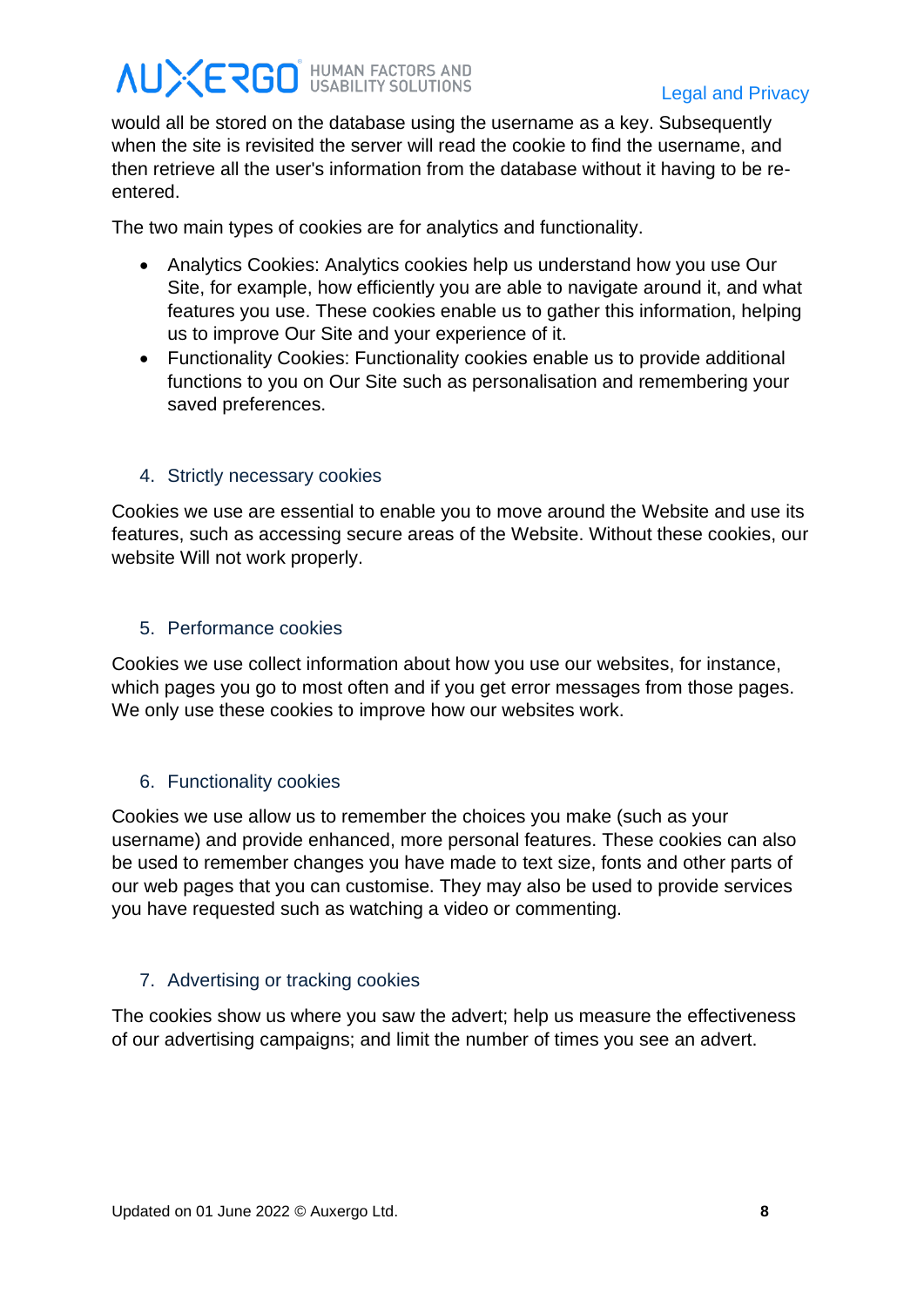### 8. Third party cookies on your pages

As our website uses a content management system and added third-party plug-ins it can sometimes be difficult for us to notice every single cookie being used, especially after software updates. If you do notice a cookie that slips past us or have a question about cookies, then please contact us.

Please note that during or after your visits to our website you may notice some cookies that are not related to us. When you visit a page with content embedded from one of our affiliate partners, you may be presented with cookies from these websites. We do not control the dissemination of these cookies. You must check the third-party websites for more information about these.

There are also some essential cookies which are required for the Website to work; these can only be blocked by changing your browser settings.

#### 9. Refusing to accept cookies

Internet browsers normally accept cookies by default. You can change these settings if you wish. Do not track is an up-and-coming feature in web browsers which allows you to tell websites that you do not want to be tracked. However please be aware that this is not generally a per-site setting and will prevent all websites from using cookies, not just ours.

You may refuse to accept cookies by activating the setting on your browser which allows you to refuse the setting of cookies. However, if you select this setting you may be unable to access certain parts of our site. Unless you have adjusted your browser setting so that it will refuse cookies, our system will issue cookies when you log on to our site.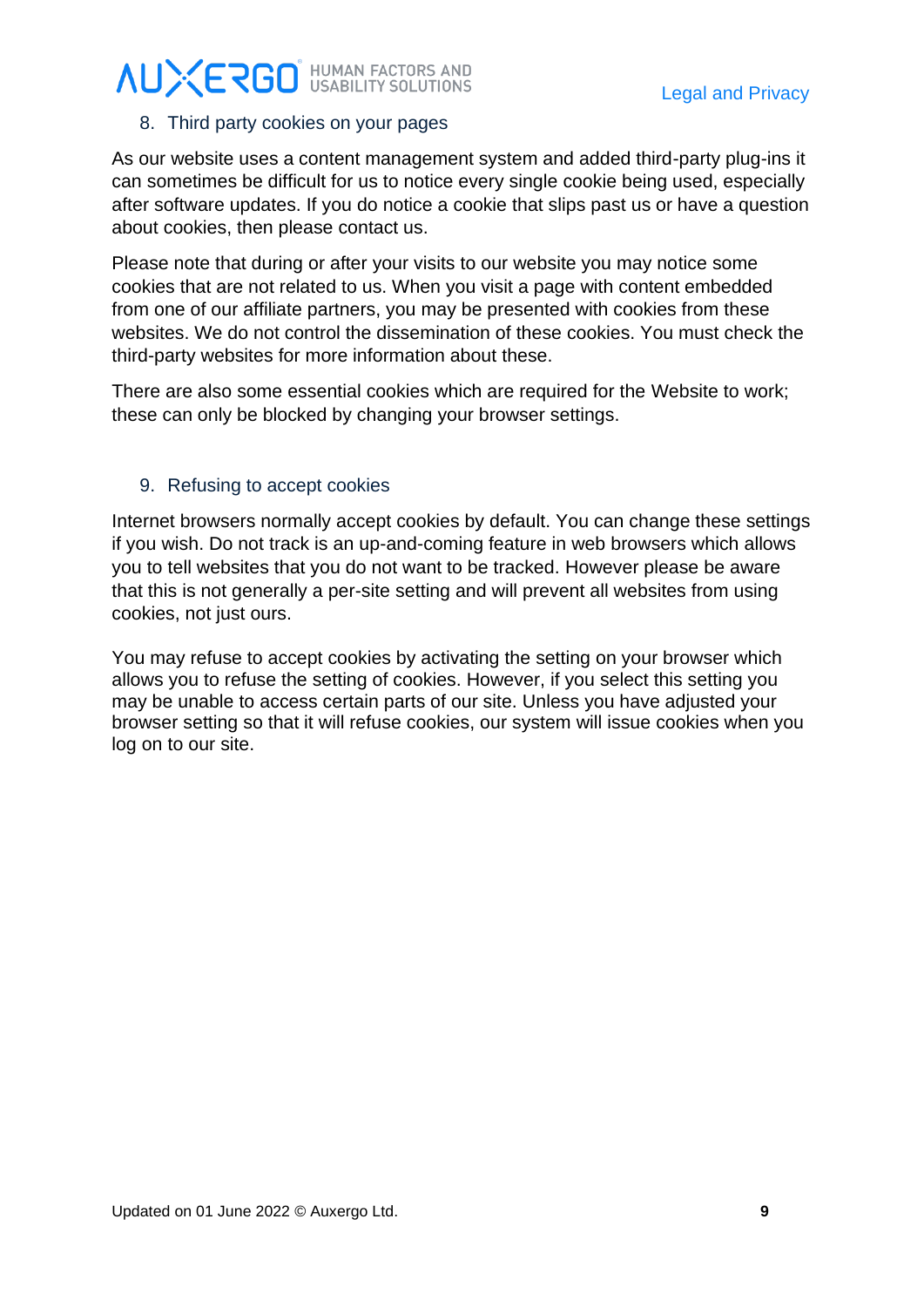### **AUXERGO** HUMAN FACTORS AND

### <span id="page-12-0"></span>**III. Data Protection Policy**

Auxergo Ltd (/Auxergo/ we) complies with the EU General Data Protection Regulation 2018 (GDPR) and the UK Data Protection Act 2018 (DPA2018) in ensuring the confidentiality of data and ensures that all personal data about participants will be stored securely.

All of our data is stored in accordance with the GDPR 2018 and DPA 2018, and we have a Data Protection Officer ensuring our processes are followed and up-to-date.

Our Information Commissioner's Office (ICO) registration number is ZA493496.

### 1. General policy statement

Auxergo needs to collect personal information about its study participants, employees and individuals who work on its behalf in order to carry out its business and provide its services.

For study participants, personal data will be stored safely and confidentially by Auxergo and only passed to our clients, such as medical device companies, pharmaceutical companies, market research agencies, medical consultancies and universities and institution for the purposes of a study or a research, as agreed with the participant. All study participants are asked to complete a consent form, ethical statement, and participant information sheet before their agreement for personal data to be collected and stored securely by Auxergo for the purpose of a project.

The lawful and proper treatment of personal information by Auxergo is extremely important to the success of its business and in order to maintain the confidence of study participants, employees and individuals who work on its behalf. Auxergo aims to treat all personal information lawfully and correctly.

### 2. Definitions

**Processing of information:** How information is held and managed.

**Information Commissioner:** Formerly known as the Data Protection Commissioner.

**Data Subject:** Used to denote an individual about whom data is held.

**Data Controller:** Used to denote the entity with overall responsibility for data collection and management. Auxergo is the Data Controller for the purposes of the Act.

**Personal data:** Any information which enables a person to be identified.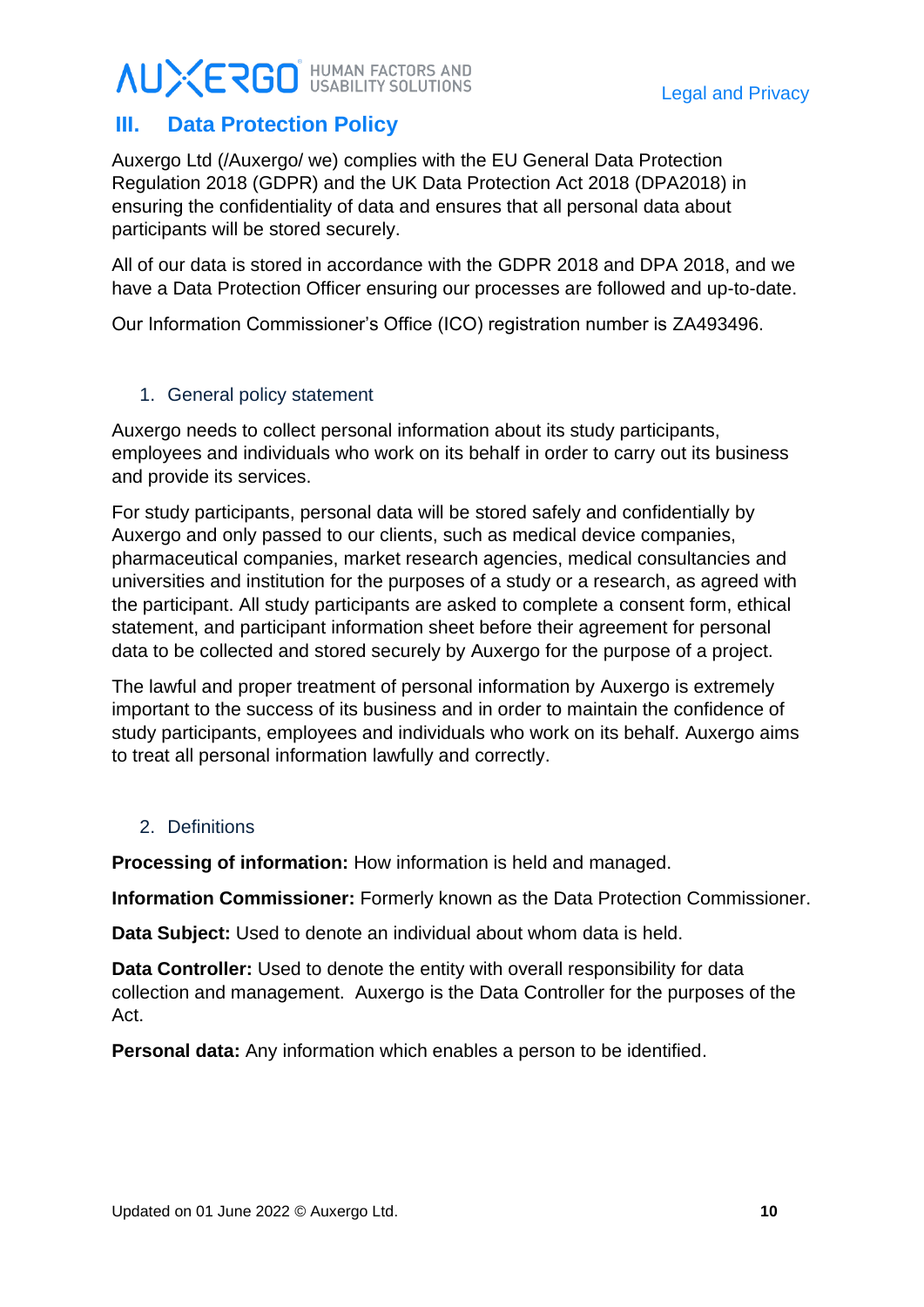### 3. Rights of individuals

The GDPR 2018 and DPA 2018 set out rules and controls on the collection and processing of personal data. Personal data is any information that can directly or indirectly identify a natural person. It applies to paper records as well as those held in electronic form or another format. The GDPR gives individuals certain rights. Under the GDPR/DPA 2018 an individual has the following rights:

- 1) The right to access the personal information that an organisation holds about them. Accessing personal data in this way is known as making a Subject Access Request
- 2) The right to correct inaccurate personal data
- 3) The right in certain cases to have personal data erased and to prevent processing in specific circumstances:
	- Where data is no longer necessary in relation to the purpose for which it was originally collected
	- When an individual withdraws consent
	- When an individual object to the processing and there is no overriding legitimate interest for continuing the processing
	- Personal data was unlawfully processed
- 4) The right to object to or restrict the way their data is processed
	- Where processing is restricted, Auxergo is permitted to store the personal data but not further process it. Auxergo can retain just enough information about the individual to ensure that the restriction is respected in the future.
- 5) The right to move their personal data from one provider to another (data portability)
- 6) The right not to be subject to automated profiling.

#### 4. Data protection principles

The GDPR also imposes obligations on those who record and use personal information to be open about how that information is used and requires them to follow the eight data protection principles. The principles are:

- 1) Personal data shall be processed fairly and lawfully and in a transparent manner.
	- There must be a good reason for collecting the data.
	- The use of data must not upset the individual in any way.
	- This Policy shall be reviewed at least annually.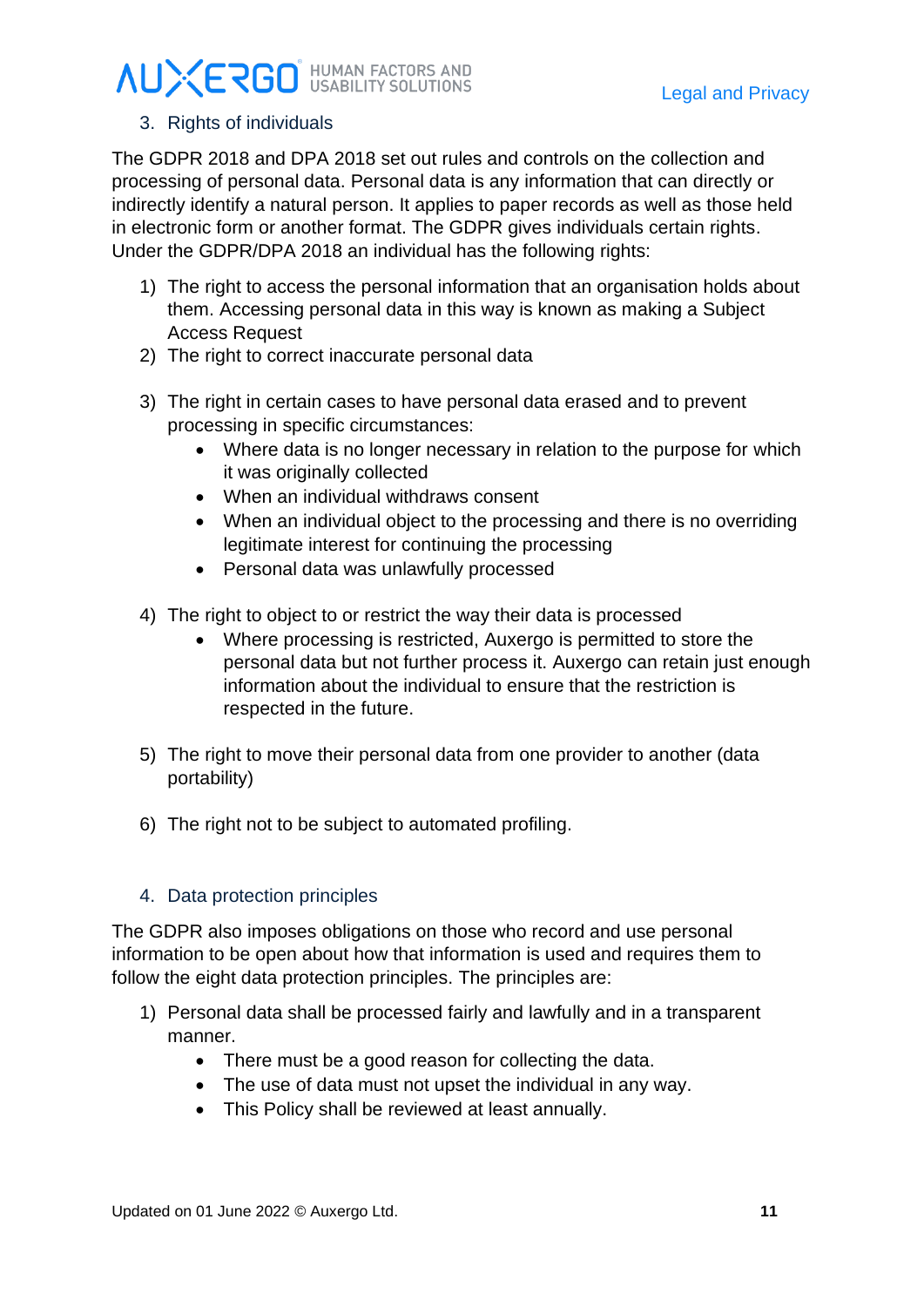- 2) Personal data shall be obtained only for one or more specified and lawful purposes and to ensure that such data is not processed in a manner that is incompatible with the purpose or purposes for which it was obtained.
	- They are asked to complete a consent form and ethics form before a research or a study.
	- We are clear about the exact data we have collected in a participant information sheet.
	- We also explain the purpose, use of the data, and other information of a research or study to you.
- 3) Personal data shall be adequate, relevant and not excessive for the purpose or purposes for which it is held.
	- We make sure we have enough data but not an excessive amount. We also explain the purpose of the data we collect.
- 4) Personal data shall be accurate and, where necessary, kept up-to-date.
	- Data should be accurate as it is coming directly from the individual.
	- Each year we check that data is still relevant and correct.
	- Data that is no longer accurate or relevant is deleted.
- 5) Personal data shall not be kept for longer than is necessary for that purpose or those purposes for which it was obtained.
	- We ensure that what data should/must be retained for how long and why.
	- Records will be deleted when an individual asks to be removed from our database or if the individual has died.
	- We will check annually that the participants wish to remain on our database.
- 6) Appropriate technical and organisational measures shall be taken against unauthorised or unlawful processing of personal data and against accidental loss or destruction of, or damage to, personal data.
	- We have appropriate security to prevent the personal data we hold being accidentally or deliberately compromised.
	- Access to personal data shall be limited to personnel who need access and appropriate security should be in place to avoid unauthorised sharing of information.
	- When personal data is deleted this should be done safely such that the data is irrecoverable.
	- Appropriate back-up and disaster recovery solutions shall be in place.
- 7) Personal data shall not be transferred to a country or territory outside the European Economic Area (EEA) unless that country or territory ensures an adequate level of protection for the rights and freedoms of data subjects in relation to the processing of personal data.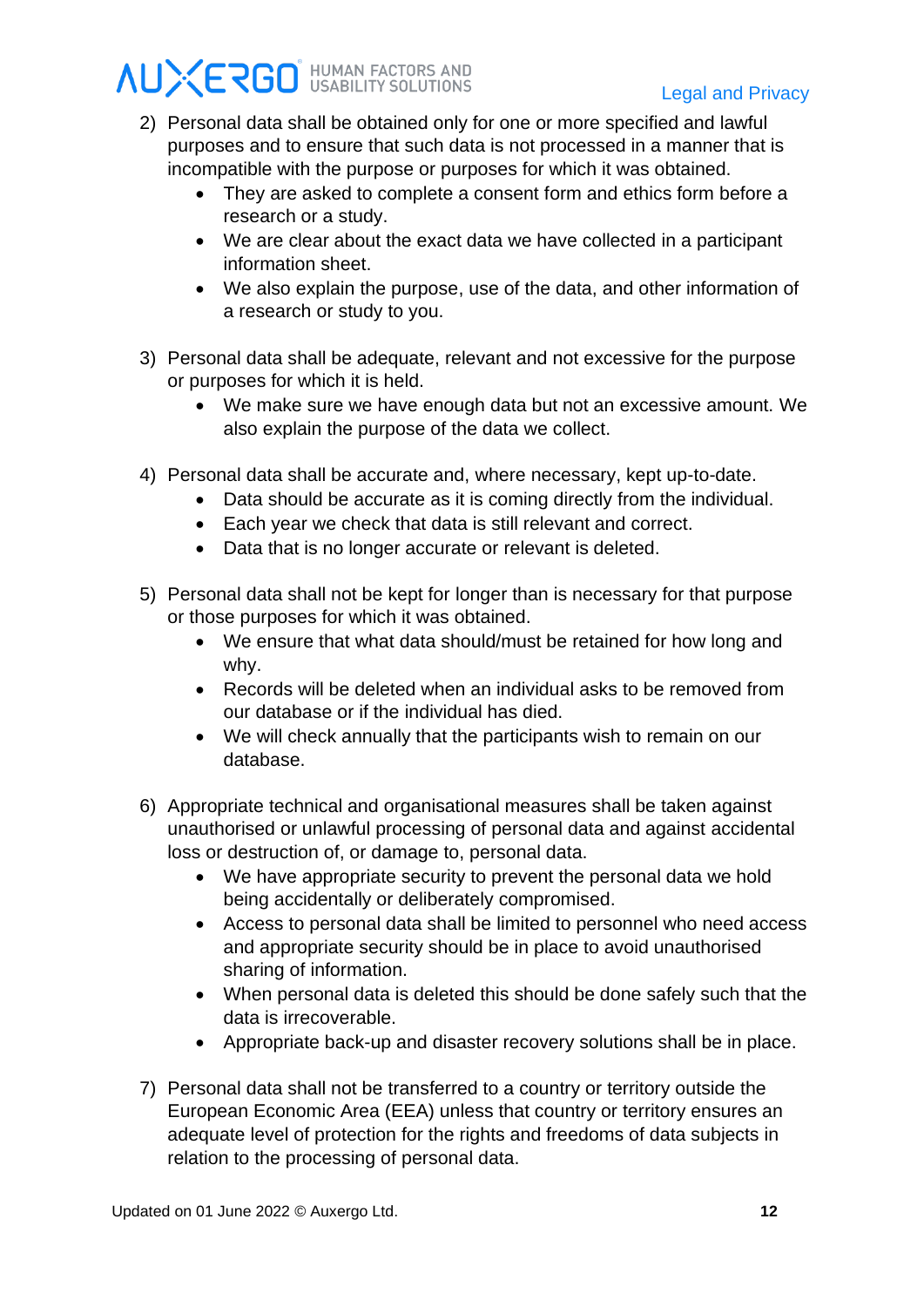

- The EEA is all countries in the EU plus Norway, Iceland and Liechtenstein.
- 5. Responsibilities of data controllers and processors under GDPR 2018 and DPA 2018

The GDPR imposes certain responsibilities on all those who control and process personal data at Auxergo. These obligations include:

- Holding and using data in a secure manner
- Ensuring that data is handled in line with what individuals have been told and consented to and that this consent is explicit
- Having appropriate arrangements in place for the access to (and sharing of) data and making sure that individuals' data is accurate and retained for a suitable period.
- 6. What data we hold

Auxergo may collect data of yours for a research or study, which includes personal data and use-related data. The term "personal data", as used in this Policy, refers to any information about you which can be used to personally identify you, such as your name, address, telephone number, e-mail address, date of birth, private and confidential information, and sensitive information including medical history.

We also collect the use-related data when you interact with a device, system, interface or environment. This information may be collected, recorded and used (e.g. on a computer or on paper) and must be dealt with properly to ensure compliance with the GDPR/DPA 2018.

We may also hold data of a research or a study including video recordings, audio recordings, transcripts, photographs, email addresses of clients and business associates, bank details of business associates, and those who we have a financial liability.

### 7. Obtaining consent

Consent is obtained in several ways depending on the nature of a research or study, and consent must be recorded on or maintained with the case records:

- Face-to-face Written consent will be sought and noted.
- Written Written consent will be sought and noted.
- Telephone Verbal consent will be sought and noted on the case record. The verbal consent is to be recorded in the appropriate fields on the computer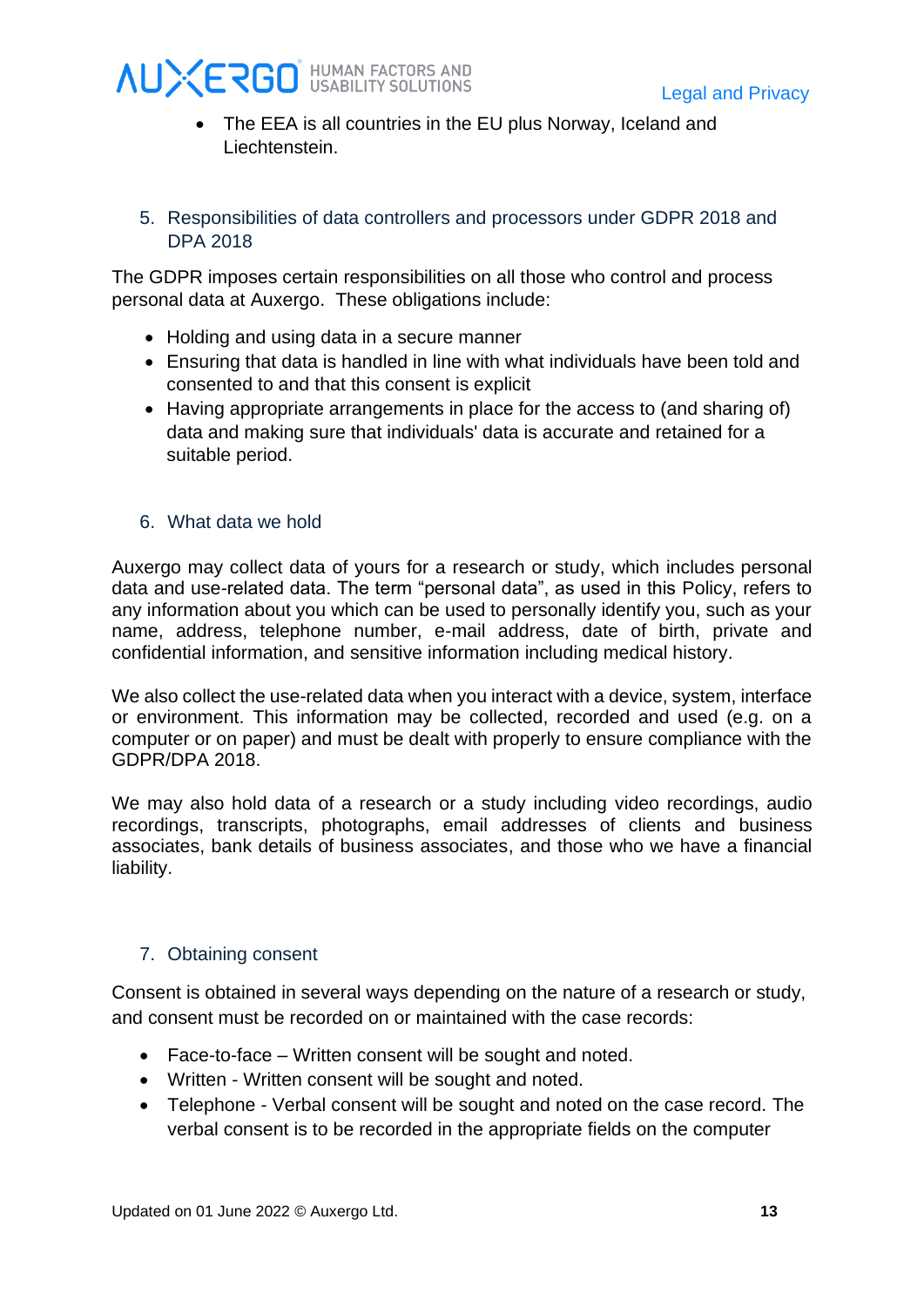record or stated in the email for future reference. Although written consent is the optimum, verbal consent is the minimum requirement.

• Email - The initial response will seek consent.

Specific consent for use of any photographs and/or videos taken will be obtained in writing. Such media could be used for, but not limited to, publicity material, press releases, social media, and website. Consent will also indicate whether agreement has been given to their name being published in any associated publicity. If the subject is less than 18 years of age, then parental or guardian consent will be sought.

### 8. Use of computers

Where computers are networked, access to personal and special categories of personal information is restricted by password to Auxergo authorised personnel only.

Computer monitors in the reception area, or other public areas, are positioned in such a way so that passers-by cannot see what is being displayed. If this is not possible, then privacy screens will be used on the monitor to afford this level of protection. If working in a public area, e.g. reception, we always lock our computers when leaving it unattended.

Firewalls and virus protection to be employed at all times to reduce the possibility of hackers accessing our system and thereby obtaining access to confidential records.

Documents of Auxergo only are stored on the server or cloud-based systems and not on individual computers.

Where computers or other mobile devices are taken for use off the premises the device must be password protected.

### 9. Use of emails

When Auxergo is sending emails to outside organisations, we take care to ensure that any identifying data or personal information are removed. Confidential or special categories of personal information will be written in a separate document which will be password protected before sending. Wherever possible, we watermark the document "confidential".

### 10.Use of fields, books and paper records

In order to prevent unauthorised access or accidental loss or damage to personal information, it is important that care is taken to protect personal data. Auxergo keeps paper records in locked cabinets or drawers overnight and we take care that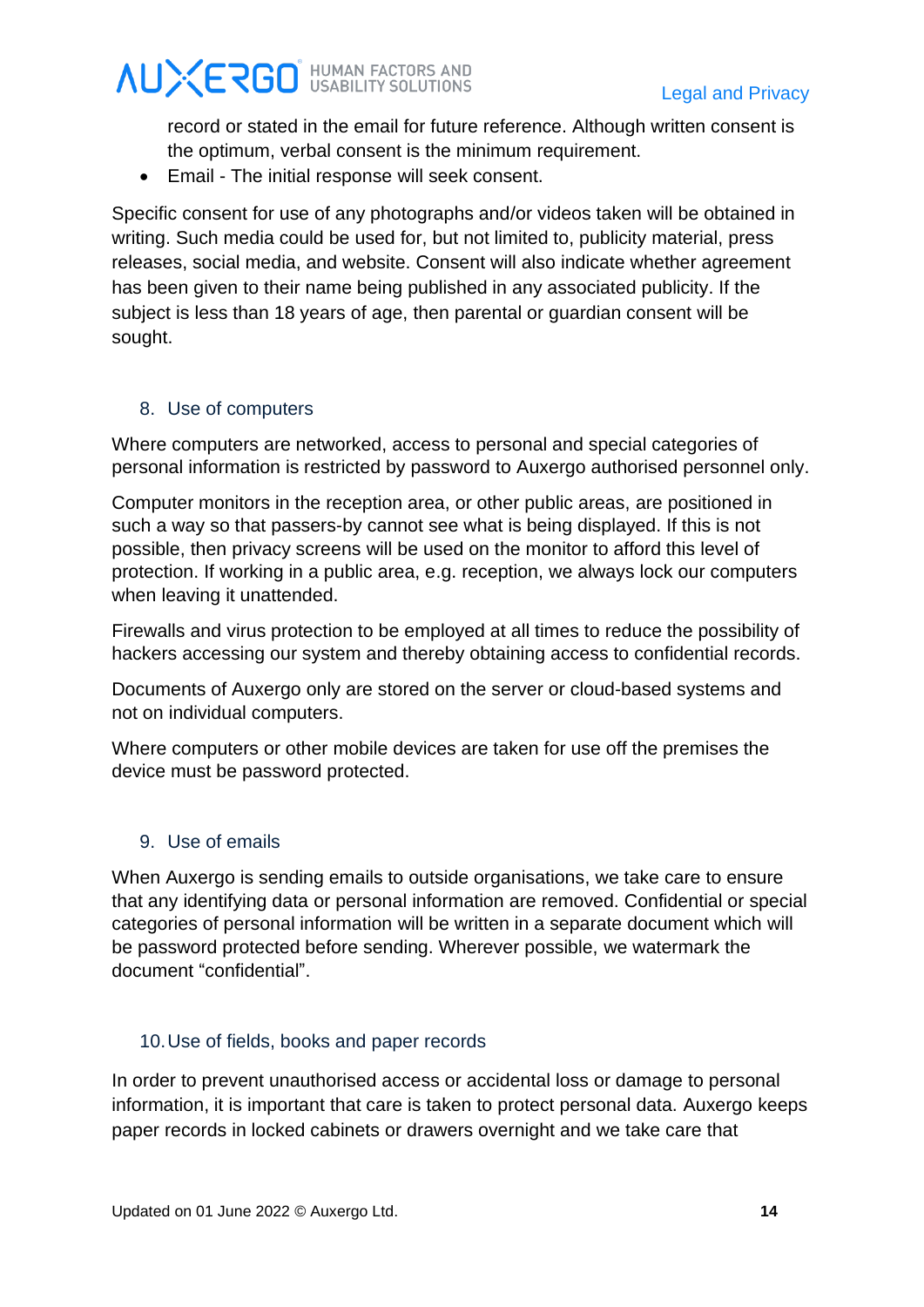personal and special categories of personal information is not left unattended and in clear view during the working the day.

If Auxergo is carrying documents relating to a number of participants when on a series of home visits, we always keep the documents for other participants locked out of sight in the boot of the car (not on the front seat) and not take them into their home. When we carry paper files or documents, we keep them in a locked briefcase or in a folder or bag which can be securely closed or zipped up. The briefcase, folder or bag contains Auxergo's contact details. We never take more personal data with us than is necessary for the job in hand. We always take care to ensure that we leave a participant's home with the correct number of documents and that we have not inadvertently left something behind.

### 11.Disposal of scrap paper, printing or photocopying overruns

Be aware that personal information and other information written on scrap paper are also considered to be confidential. Auxergo does not keep or use any scrap paper that contains personal information but ensure that it is shredded.

If we are transferring papers from our home, or our participants' homes, to the office for shredding this will be done as soon as possible and not left in a car for a period of time. When transporting documents, they will be carried out of sight in the boot of our car.

### 12.Disclosure of information

We may share personal data with other organisations in the following circumstances:

- If we are under a duty to disclose or share your personal data to comply with any legal obligation
- To protect the rights, property, or safety of ourselves, our customers, or others
- In the legitimate interest of conducting a research or a study. We conduct research on behalf of other companies. All participants in a research or a study will have the nature of study explained to them and be given a copy of the study information. Each individual study is different, and the nature of each study will be explained prior to commencement. However, in general it is reasonable to expect that the study sponsor will be given anonymised copies of the video research
- Sponsor companies will be required to comply with GDPR. Should sponsor companies fail to do so, or we are not satisfied with their data handling procedures, we will not disclose personal information to them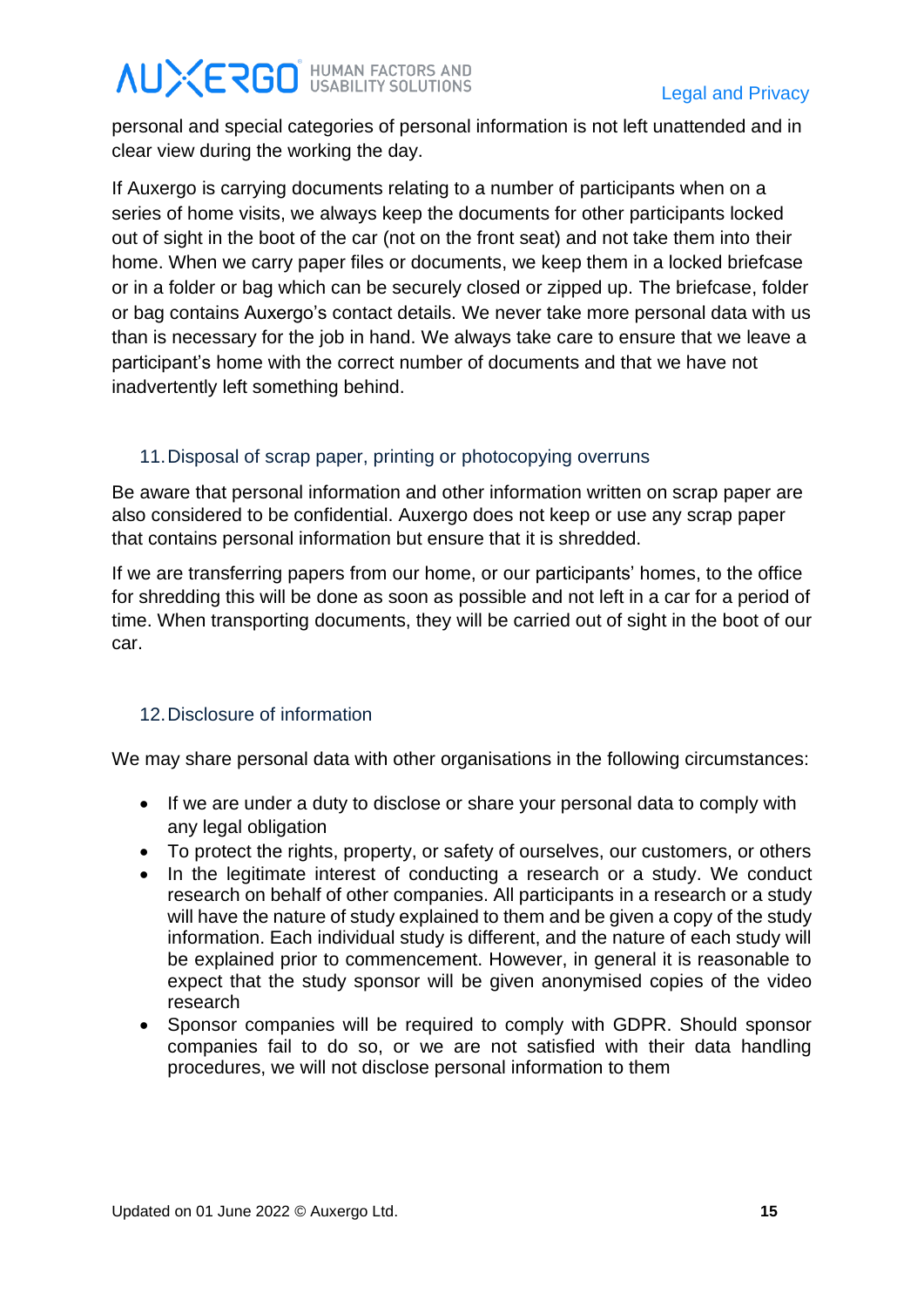#### 13.What to do if there is a breach

If a data breach occurs (e.g. personal data held by the Auxergo is lost, stolen, inadvertently disclosed to an external party, or accidentally published), this will be dealt with by our Data Protection Officer to prevent a reoccurrence. The Managing Director of Auxergo should be informed of the breach, action taken and outcomes to determine whether it needs to be reported to the Board of Trustees and also for reporting to the ICO. There is a time limit for reporting breaches to ICO so the Data Protection Officer should be informed without delay.

Any deliberate or reckless breach of this Data Protection Policy by an employee or volunteer may result in disciplinary action which may result in dismissal.

#### 14.Roles and responsibilities of Auxergo

Auxergo will ensure there is a Data Protection Officer with overall responsibility for data protection. We will:

- Provide training for all staff members who handle personal information
- Ensure staff understand cyber security threats
- Ensure that software and paperwork are up to date
- Ensure that security software is in place and up to date
- Ensure that our privacy policy, data protection policy and employee handbook are up to date
- Perform regular checks to monitor and assess new processing of personal data
- Develop, maintain and enforce GDPR and DPA policies and procedures

### 15.Roles and responsibilities of Auxergo employees

All Auxergo employees and individuals working on behalf of Auxergo will:

- Observe all forms of guidance, codes of practice and procedures about the collection, analysis, and use of personal information
- Understand fully the purposes for which the Auxergo uses personal information
- Collect and process appropriate information, and only in accordance with the purposes for which it is to be used by Auxergo to meet its service needs or legal requirements
- Ensure information is recorded correctly
- Ensure information is destroyed (in accordance with the provisions of GDPR) when it is no longer required or at such point a participant requests their data is removed (if this is sooner)
- Understand that breaches of this Policy may result in disciplinary action, including dismissal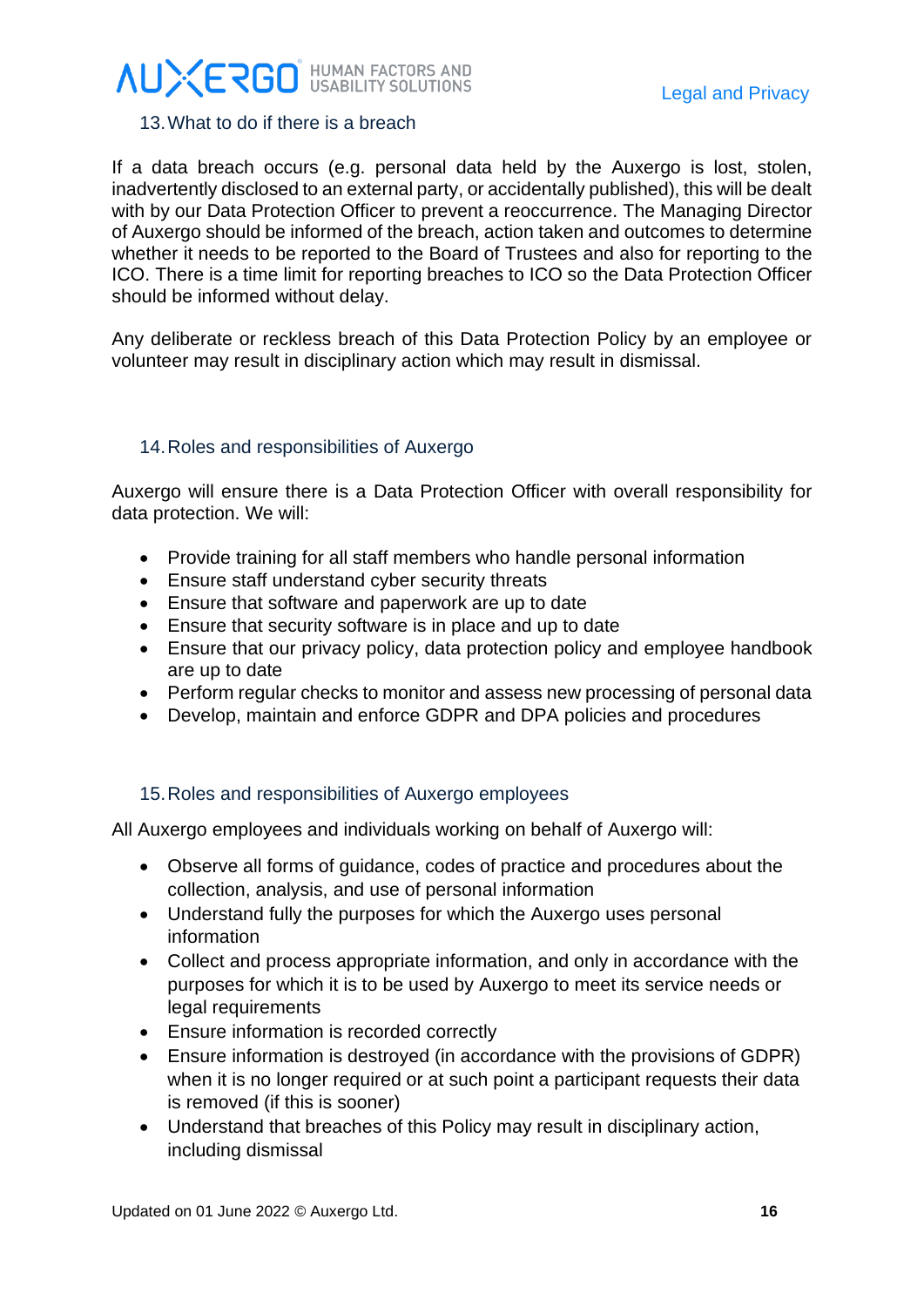

### 16.Changes to the Data Protection Policy

Auxergo may revise this Data Protection Policy from time to time by posting a revised Data Protection Policy on our website. Any future changes we make to our Data Protection Policy will be posted to our site and, where appropriate, communicated directly by newsletter or email.

#### 17.Further information

If you would like further information on our security or data protection, please contact our data protection officer at [DPO@auxergo.com.](mailto:DPO@auxergo.com)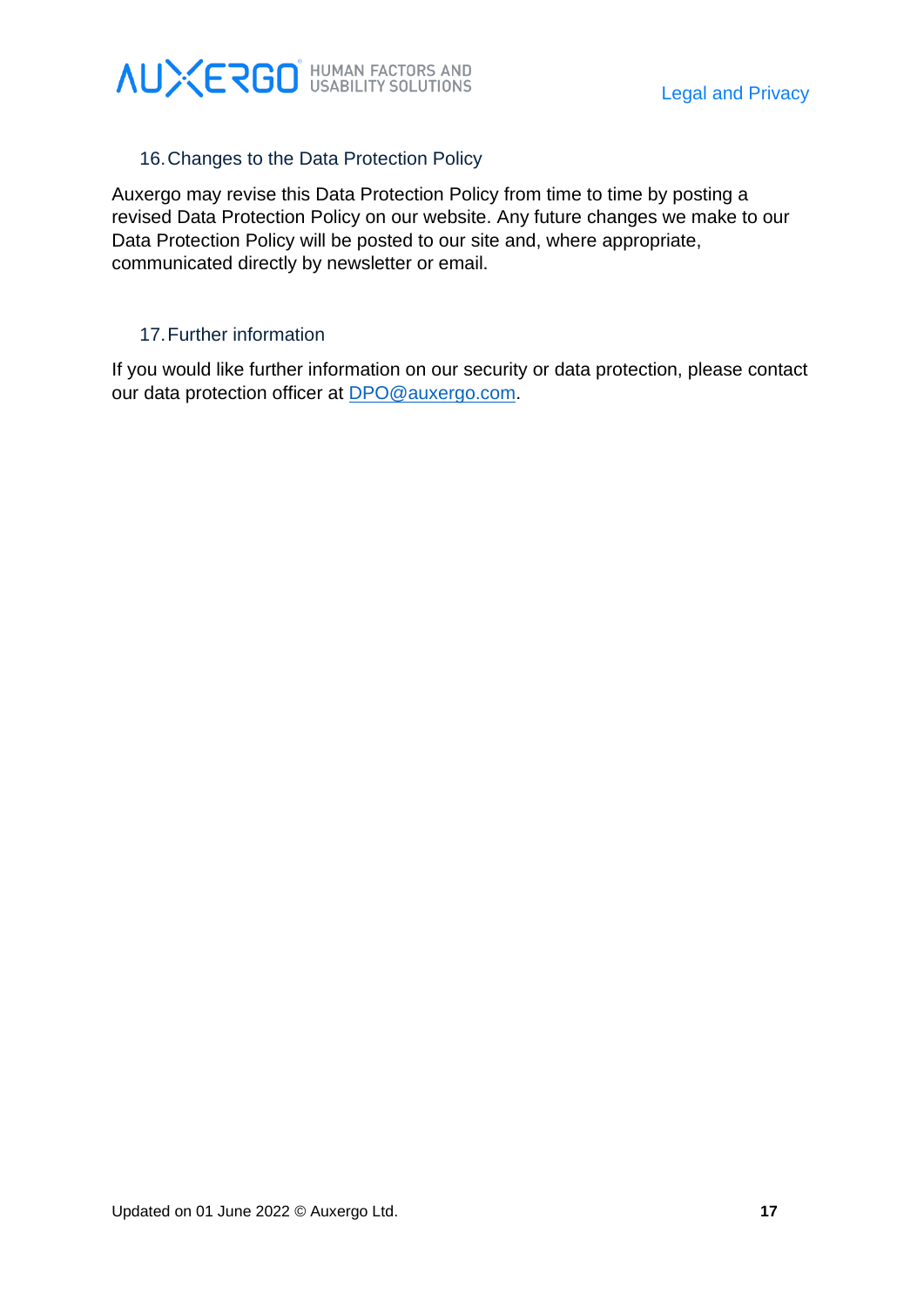### <span id="page-20-0"></span>**IV. Terms of Use**

Welcome to the website of Auxergo Ltd. (Auxergo/ We). These Terms of Use govern your access and use of [www.auxergo.com](http://www.auxergo.com/) and other websites published by Auxergo, and all content therein (collectively, the "Website").

### 1. Acceptance of the Terms of Use

By accessing this website, you agree to be bound by these Terms of Use ("Terms").

Auxergo may revise and update these Terms from time to time, and any changes are effective immediately upon publication.

### 2. Permitted and prohibited uses

The Website may be used for general informational purposes by current or prospective clients of Auxergo in connection with a contemplated engagement of Auxergo (which engagement would be subject to separate terms). The Website also may be used for limited non-commercial uses, for academic purposes, or as may be additionally permitted in writing by an officer of Auxergo. If you wish to request permission to use any material on the Website for any additional purpose or are not sure whether your intended use of content is permitted, please contact us. In connection with the permitted uses, you may download a reasonable number of files made available for download on the Website.

You may not:

- distribute or reproduce content on this Website except as provided above;
- publish, sell, or modify any Website content;
- use any content on the Website for the benefit of any commercial enterprise or individual that offers services in any of the same areas as Auxergo, or for any other purpose that may be adverse to Auxergo;
- delete or alter any copyright, trademark, or other proprietary rights notices from copies of materials from this Website;
- delete, crop, or otherwise modify the Auxergo logo or name from copies of any materials from the Website;
- copy or record any content on the Website using automated programs, bots, software, or any other method of "scraping" content;
- use any "Pinger," bots, or automated link checker tool to communicate with the Website;
- alter or interfere with the Website's code or the front-end appearance of the Website;
- take any action that imposes an unreasonable or disproportionately large load on the Website or related infrastructure;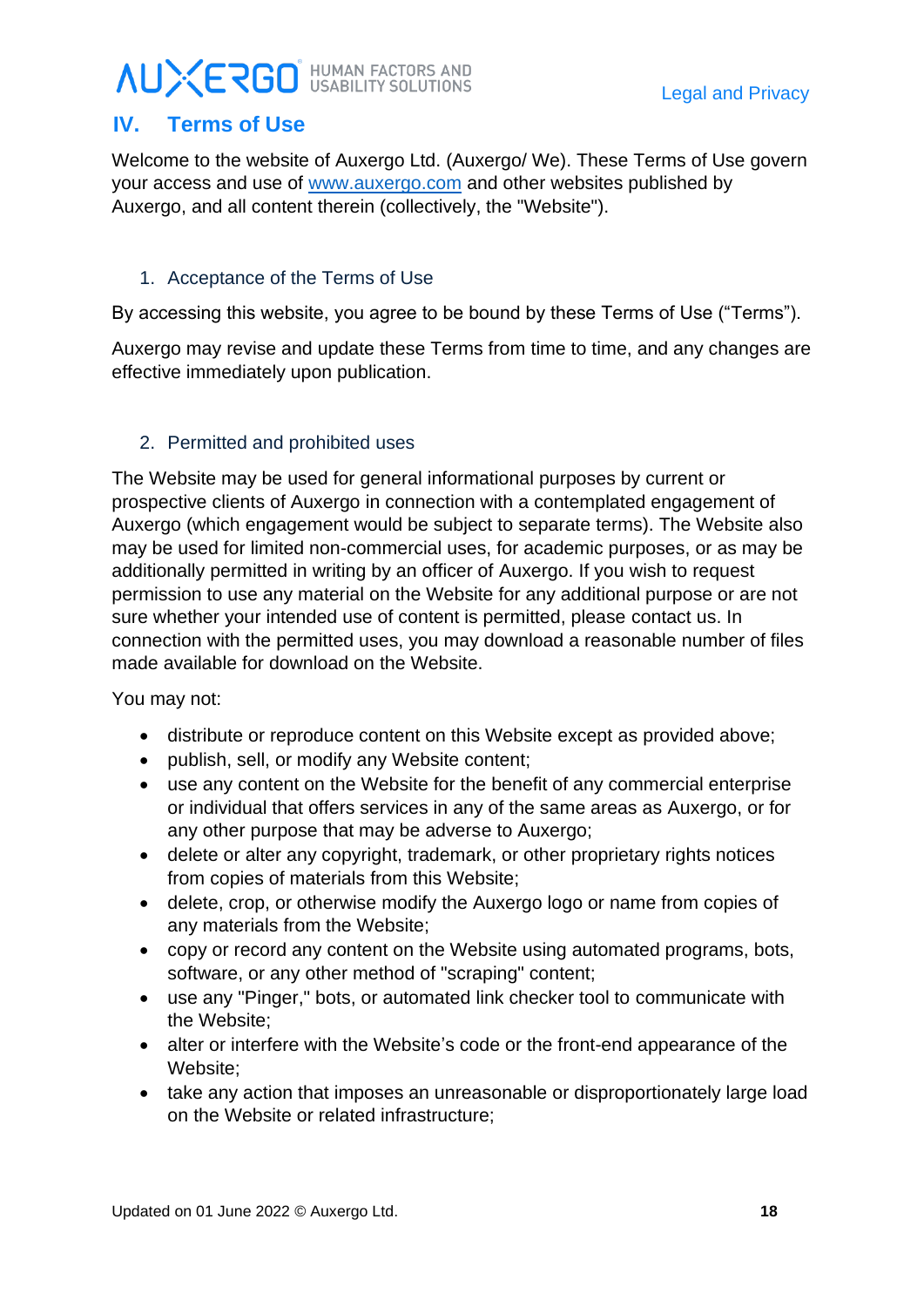- obtain or attempt to obtain unauthorized access to any of Auxergo's networks, through any means;
- submit spam inquiries to our website contact forms, or
- use the Website or any content herein for any purposes that are or may be harmful, infringing, defamatory, obscene, or illegal.

External reproduction of Auxergo content in any form is forbidden without Auxergo's express written permission. External promotion and usage cover sublicensing, leasing, selling, or offering for sale IDC content, as well as any public display, including but not limited to:

- Advertising
- Press releases or media alerts
- Promotional materials and collateral
- Websites, bulletin board postings, and online services
- External presentations

### 3. Intellectual Property rights

The Website and its entire contents, features, and functionality (including but not limited to the Auxergo name, the Auxergo logo, all information, text, displays, images, graphics, video and audio presentations, reports, blogs, guides, charts, white papers, and their design and arrangement), are owned by Auxergo or its licensors, and are protected by international copyright, trademark, trade secret and other intellectual property or proprietary rights laws. All such rights are reserved.

You must not modify the paper or digital copies of any materials you have printed off or downloaded in any way, and you must not use any illustrations, photographs, video or audio sequences or any graphics separately from any accompanying text.

Our status (and that of any identified contributors) as the authors of material on our site must always be acknowledged.

You must not use any part of the materials on our site for commercial purposes without obtaining a licence to do so from us or our licensors.

If you print off, copy or download any part of our site in breach of these terms of use, your right to use our site will cease immediately and you must, at our option, return or destroy any copies of the materials you have made.

Your use of this website and downloads from it, and the Terms of Use, shall be governed in accordance with the laws of England and Wales, and subject to the exclusive jurisdiction of the courts of England and Wales.

### 4. Trade mark

"Auxergo" is a UK registered trade mark of Auxergo Ltd.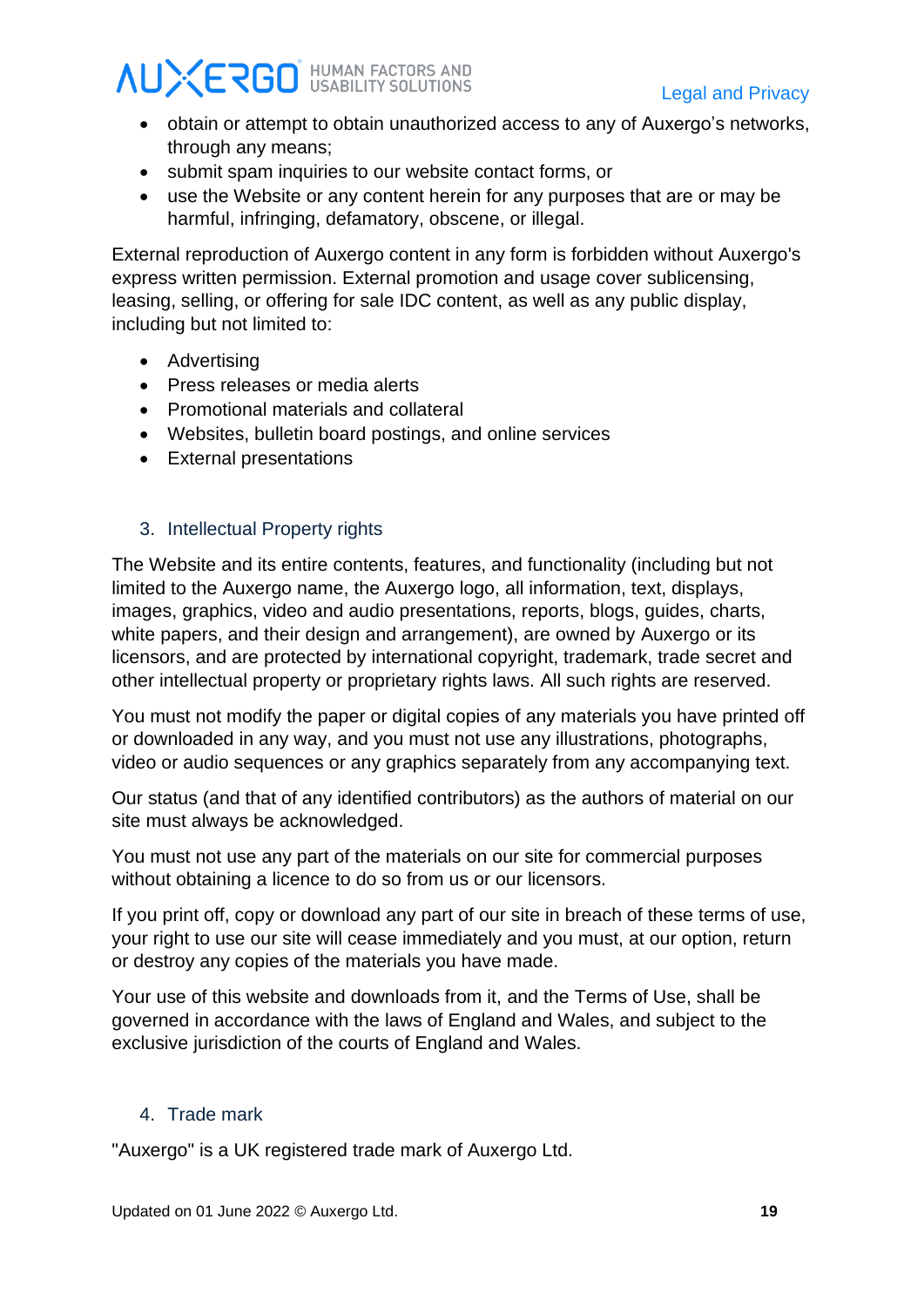## **AUXERGO** HUMAN FACTORS AND

### 5. Reliance on information posted

Commentary and other materials posted on the Website are not intended to amount to advice on which reliance should be placed. Auxergo therefore disclaim all liability and responsibility arising from any reliance placed on such materials by any visitor to our website, or by anyone who may be informed of any of its contents.

#### 6. Viruses, hacking and other offences

You must not misuse the Website by knowingly introducing viruses, trojans, worms, logic bombs or other material which is malicious or technologically harmful. You must not attempt to gain unauthorised access to the Website, the server on which the Website is stored, or any server, computer or database connected to the Website. You must not attack the Website via a denial-of-service attack or a distributed denialof service attack.

By breaching this provision, you would commit a criminal offence under the Computer Misuse Act 1990. We will report any such breach to the relevant law enforcement authorities, and we will co-operate with those authorities by disclosing your identity to them. In the event of such a breach, your right to use our site will cease immediately.

We will not be liable for any loss or damage caused by a distributed denial-of-service attack, viruses or other technologically harmful material that may infect your computer equipment, computer programs, data or other proprietary material due to your use of our site or to your downloading of any material posted on it, or on any website linked to it.

### 7. Linking to the Website

We welcome links to the Website, provided that any link is presented in a way that is fair, legal, and does not damage or take advantage of Auxergo's reputation. You may not present a link in such a way as to suggest any form of formal association with Auxergo or any approval or endorsement by Auxergo without written permission to do so.

You must not establish a link from any website that is not owned by you.

The Website must not be framed on any other site, nor may you create a link to any part of our site other than the home page. We reserve the right to withdraw linking permission without notice.

Auxergo encourages its clients to use our data and market intelligence for internal information and communications purposes. The use of graphics and the quotation of individual sentences and paragraphs in your company's internal documents and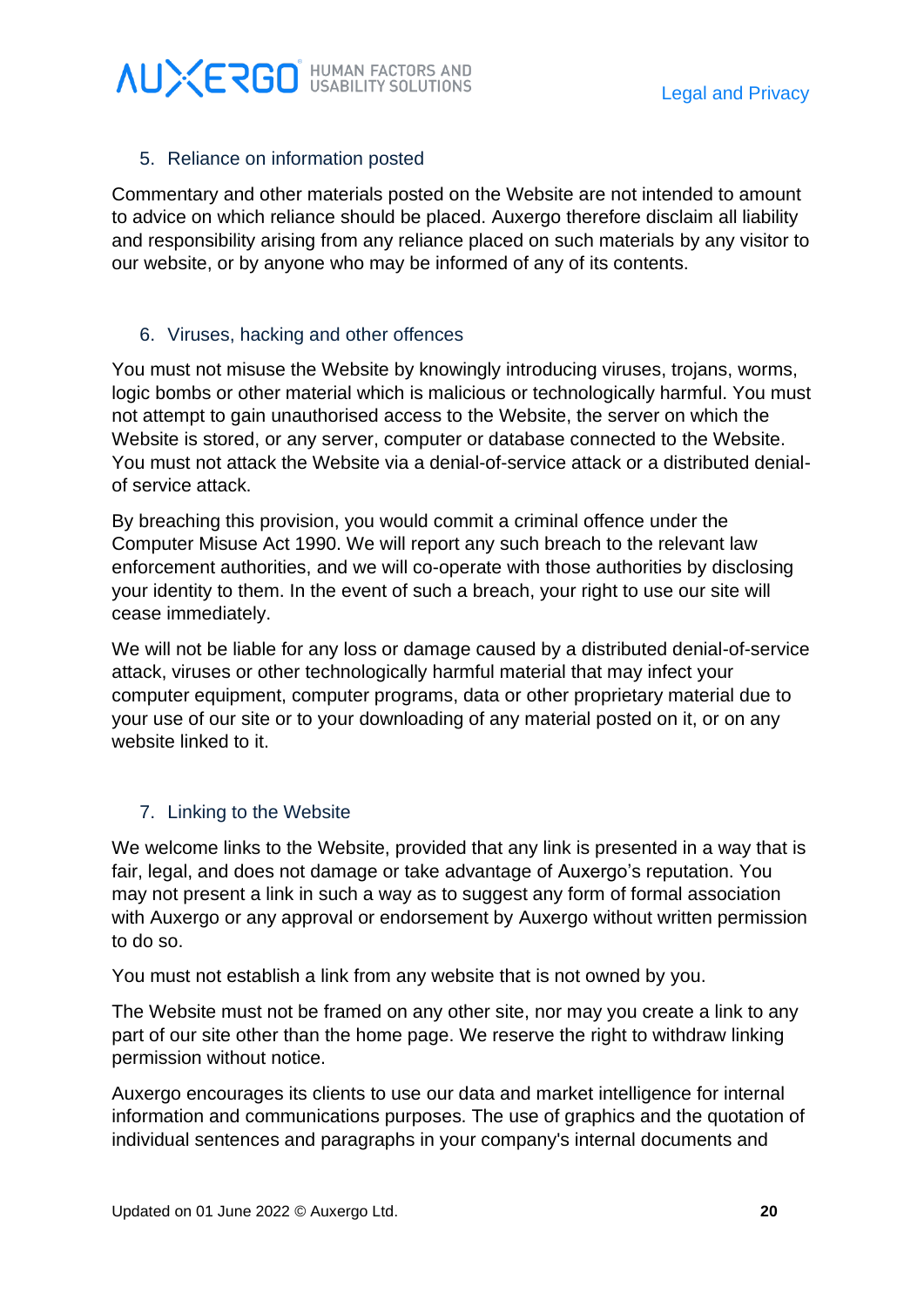communications does not require permission from Auxergo, but it must provide the following attribution, "Source: Auxergo." The use of large portions or the reproduction of Auxergo documents in their entirety requires prior written approval and may involve some financial consideration.

If you wish to make any use of material on the Website other than that set out above, please address your request to [info@auxergo.com.](mailto:info@auxergo.com)

### 8. Links from the Website

For the convenience of our users, some Auxergo/Insights Web pages may provide links to other Internet sites. Auxergo does not endorse, warrant, or guarantee the products, services, or information described or offered, and is not responsible for the availability or content of these sites. Further, users cannot assume that the external sites will abide by the same Privacy Policy to which Auxergo adheres. Users should therefore review the external site's privacy policy to learn how information provided to the external site may be used and/or shared.

### 9. Disclaimers and limitations

Your use of the Website and its contents, and any reliance you place on the Website or its contents, is at your own risk. The Website does not constitute the provision of professional advice or services, and should not be used as a substitute for obtaining such services.

The information contained in this website is intended for general information purposes only. Auxergo has made all reasonable efforts to ensure that the information on this website is accurate at the time of inclusion.

Auxergo does not warrant the accuracy, completeness, functionality, or availability of the Website or any of its contents. Auxergo disclaims and you waive any liability by Auxergo or its representatives for (i) any reliance on the Website or its contents, (ii) any loss or damage caused by a Distributed Denial of Service (DDoS) attack, viruses, or other technologically harmful material that may infect your computer equipment, computer programs, data, or other materials due to your use of this Website or of any third party content available or linked to herein, or (iii) any loss or breach of any personal information transmitted through the Website.

*In no event will Auxergo or its representatives be liable for damages of any kind, under any legal theory (including but not limited to claims of reliance or negligence), arising out of or in any way related to the use of the Website or its contents.*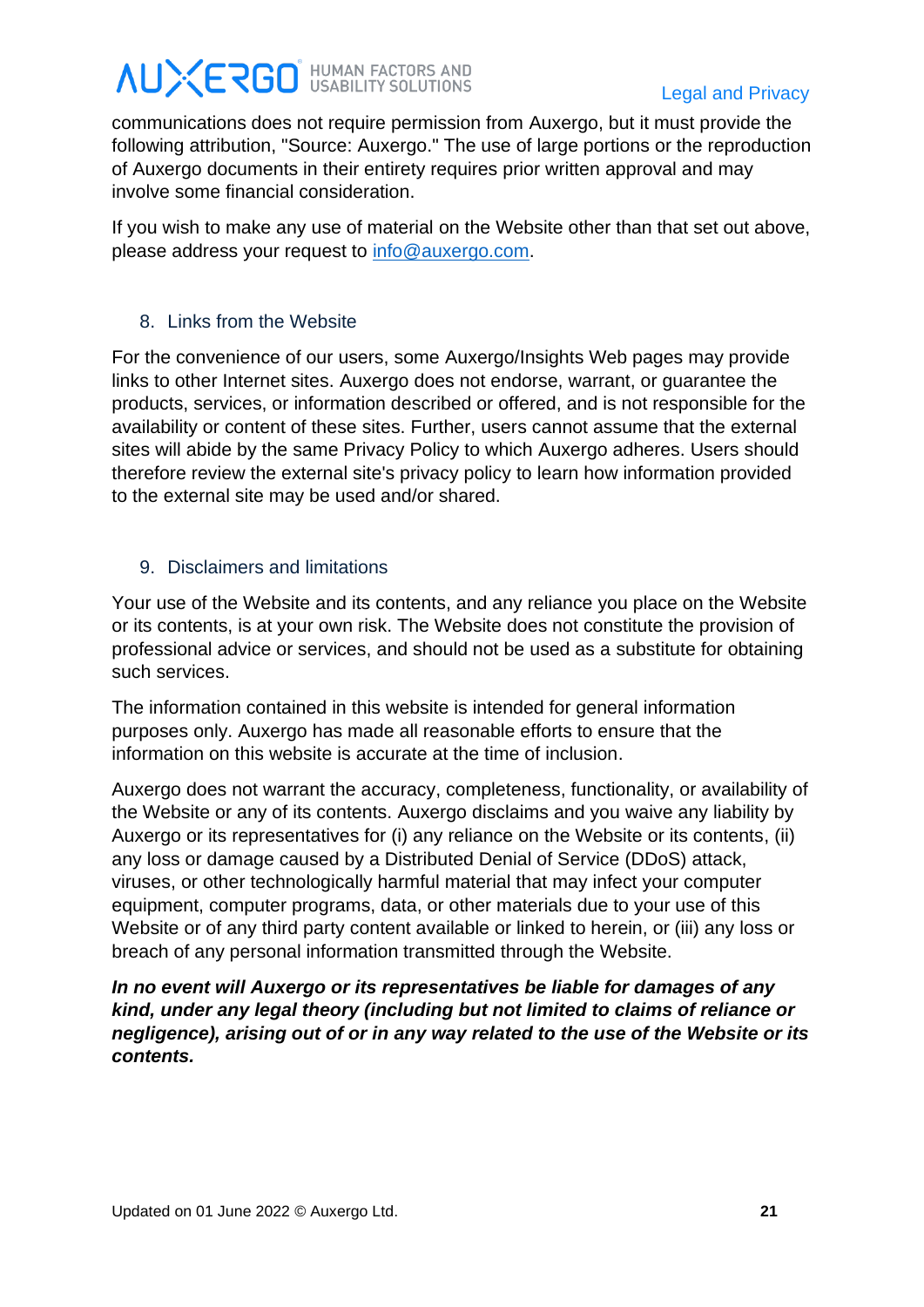### 10.Jurisdiction and applicable law

The English courts will have exclusive jurisdiction over any claim arising from, or related to, a visit to our site although we retain the right to bring proceedings against you for breach of these conditions in your country of residence or any other relevant country.

These terms of use and any dispute or claim arising out of or in connection with them or their subject matter or formation (including non-contractual disputes or claims) shall be governed by and construed in accordance with the law of England and Wales.

Any failure by Auxergo to assert a right or provision under these Terms of Use shall not constitute a general waiver of such right or provision.

If a tribunal of competent jurisdiction finds any provision of these Terms of Use invalid or unenforceable, such provision shall be reformed to the minimal extent necessary to preserve its intent and render it valid and enforceable, and if reformation is not practicable, the invalid provision shall be severed, and the balance of the Terms of Use shall remain enforceable to the full extent permitted by law.

#### 11.Written permission

If you wish to quote Auxergo in an advertising, press release, or other promotional material, contact Auxergo. Please provide a sample documenting the intended use of the information via email to [info@auxergo.com.](mailto:info@auxergo.com) This will enable Auxergo to ensure accuracy, currency, and proper context.

#### 12.Citation Policy

When using Auxergo content or data, you must provide the following attribution, "Source: Auxergo."

#### 13.Your concerns

If you have any concerns about material which appears on our site, please contact [info@auxergo.com.](mailto:info@auxergo.com)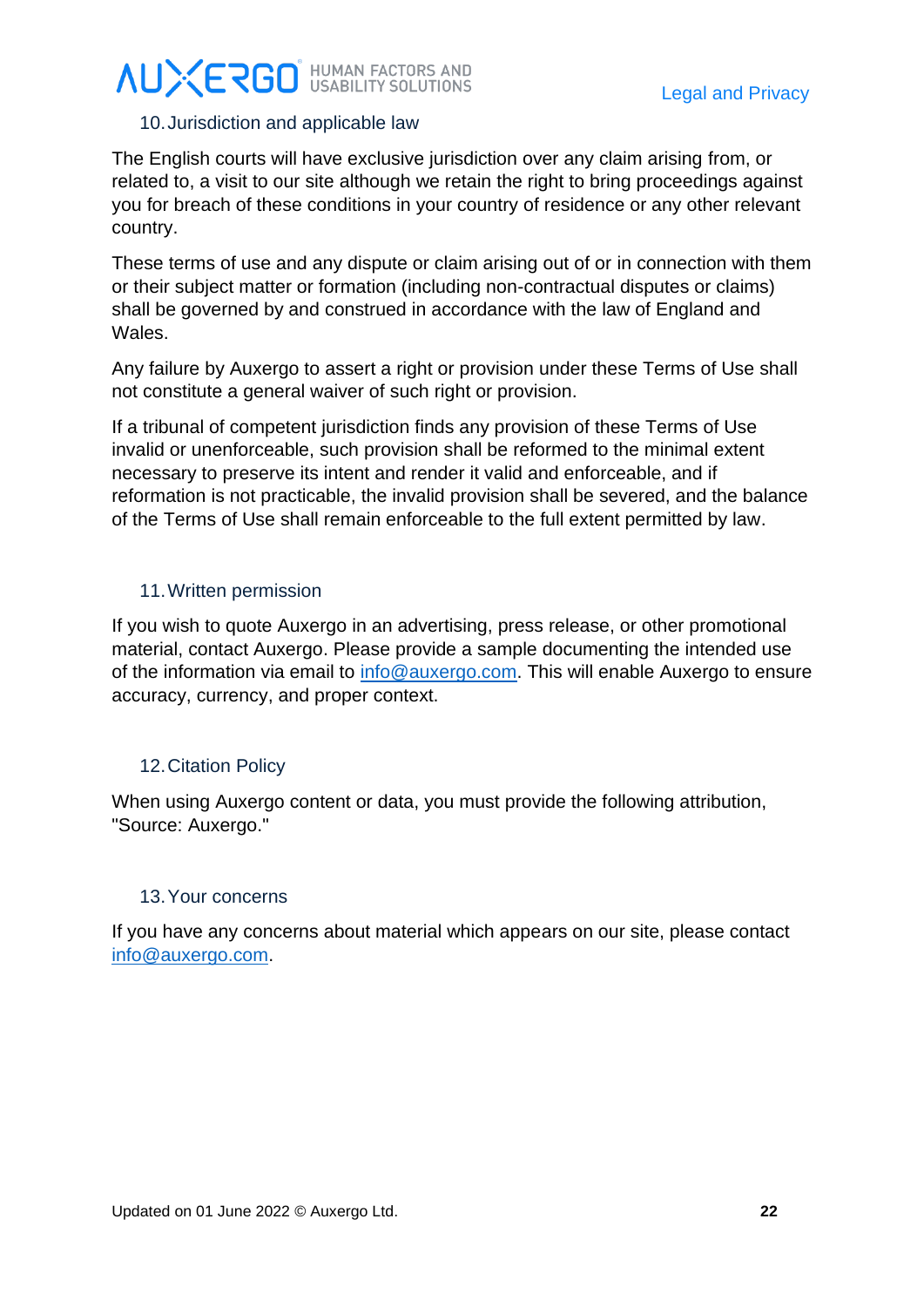### <span id="page-25-0"></span>**V. Modern Slavery Act: Our Statement**

Auxergo is a human factors and usability engineering consultancy. Almost all of our staff are based in the UK and China, and are engaged in consultancy, technology innovation and design, and manufacturing. Our principal supply chains comprise suppliers of healthcare scientific and engineering products, suppliers of office products, sub-contractors for design services and providers of support services. In the board's opinion the risk of modern-day slavery and human trafficking in our supply chains is low.

This statement is made by Auxergo on behalf of itself and its subsidiaries pursuant to section 54(1) of the Modern Slavery Act 2015.

*Xinyi Pritchard Chairman and managing director of Auxergo, Feb 2019*